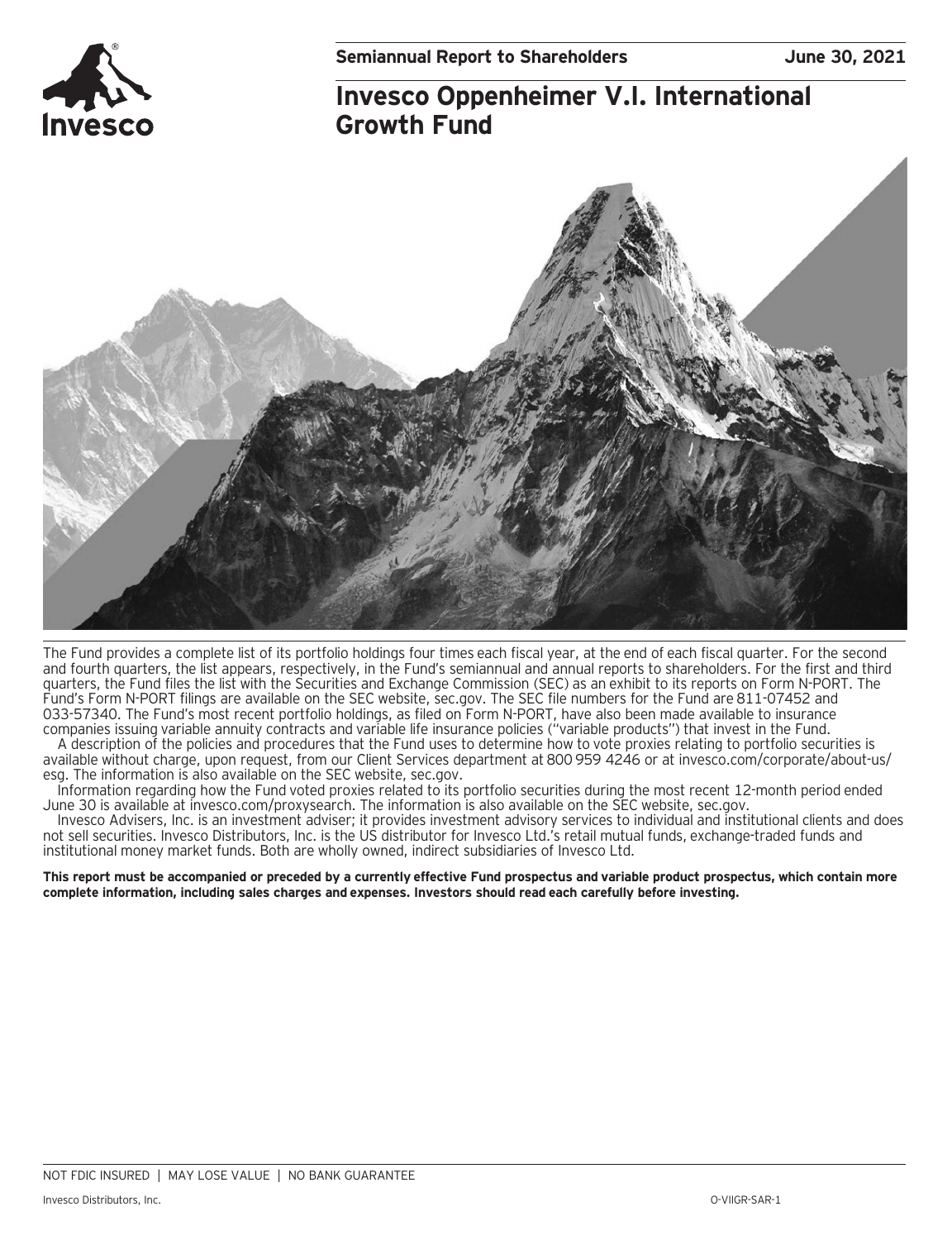### **Performance summary**

#### **Fund vs. Indexes**

*Cumulative total returns, 12/31/20 to 6/30/21, excluding variable product issuer charges. If variable product issuer charges were included, returns would be lower.*

| Series   Shares                                  | $6.87\%$ |
|--------------------------------------------------|----------|
| Series II Shares                                 | 691      |
| MSCI All Country World ex-USA Index <sup>▼</sup> | 9.16     |
|                                                  |          |

Source(s): VRIMES Technologies Corp.

The **MSCI All Country World ex-USA® Index** is an index considered representative of developed and emerging stock markets, excluding the US. The index is computed using the net return, which withholds applicable taxes for non-resident investors.

 The Fund is not managed to track the performance of any particular index, including the index(es) described here, and consequently, the performance of the Fund may deviate significantly from the performance of the index(es).

 A direct investment cannot be made in an index. Unless otherwise indicated, index results include reinvested dividends, and they do not reflect sales charges. Performance of the peer group, if applicable, reflects fund expenses; performance of a market index does not.

**Effective May 24, 2019, Non-Service and Service shares of the Oppenheimer International Growth Fund/VA, (the predecessor fund) were reorganized into Series I and Series II shares, respectively, of Invesco Oppenheimer V.I. International Growth Fund. Returns shown above, for periods ending on or prior to May 24, 2019, for Series I and Series II shares are those of the Non-Service shares and Service shares of the predecessor fund. Share class returns will differ from the predecessor fund because of different expenses.**

**The performance data quoted represent past performance and cannot guarantee future results; current performance may be lower or higher. Please contact your variable product issuer or financial adviser for the most recent month-end variable prod-**

**uct performance. Performance figures reflect Fund expenses, reinvested distributions and changes in net asset value. Performance figures do not reflect deduction of taxes a shareholder would pay on Fund distributions or sale of Fund shares. Investment return and principal value will fluctuate so that you may have a gain or loss when you sell shares.**

**Invesco Oppenheimer V.I. International Growth Fund, a series portfolio of AIM Variable Insurance Funds (Invesco Variable Insurance Funds), is currently offered through insurance companies issuing variable products. You cannot purchase shares of the Fund directly. Performance figures given represent the Fund and are not intended to reflect actual variable product values. They do not reflect sales charges,**

| <b>Average Annual Total Returns</b><br>As of 6/30/21 |       |
|------------------------------------------------------|-------|
| <b>Series I Shares</b>                               |       |
| Inception $(5/13/92)$                                | 7.72% |
| 10 Years                                             | 7.76  |
| 5 Years                                              | 11.30 |
| 1 Year                                               | 35.38 |
| <b>Series II Shares</b>                              |       |
| Inception (3/19/01)                                  | 6.87% |
| 10 Years                                             | 7.51  |
| 5 Years                                              | 10.99 |
| 1 Year                                               | 34.66 |

**expenses and fees assessed in connection with a variable product. Sales charges, expenses and fees, which are determined by the variable product issuers, will vary and will lower the total return.**

**The most recent month-end performance at the Fund level, excluding variable product charges, is available at 800 451 4246. As mentioned above, for the most recent month-end performance including variable product charges, please contact your variable product issuer or financial adviser.**

**Fund performance reflects any applicable fee waivers and/or expense reimbursements. Had the adviser not waived fees and/or reimbursed expenses currently or in the past, returns would have been lower. See current prospectus for more information.**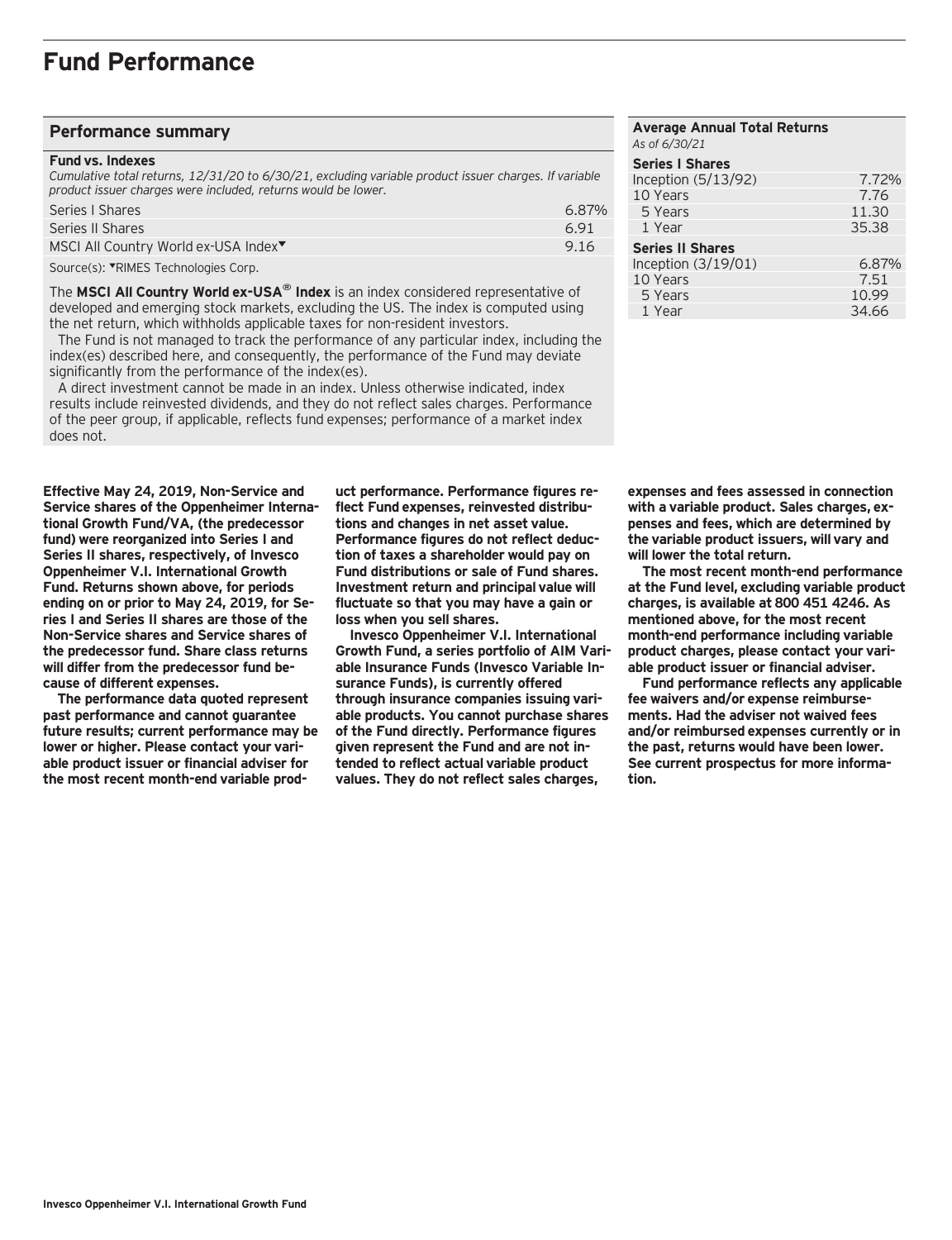### **Liquidity Risk Management Program**

In compliance with Rule 22e-4 under the Investment Company Act of 1940, as amended (the "Liquidity Rule"), the Fund has adopted and implemented a liquidity risk management program in accordance with the Liquidity Rule (the "Program"). The Program is reasonably designed to assess and manage the Fund's liquidity risk, which is the risk that the Fund could not meet redemption requests without significant dilution of remaining investors' interests in the Fund. The Board of Trustees of the Fund (the "Board") has appointed Invesco Advisers, Inc. ("Invesco"), the Fund's investment adviser, as the Program's administrator, and Invesco has delegated oversight of the Program to the Liquidity Risk Management Committee (the "Committee"), which is composed of senior representatives from relevant business groups at Invesco.

As required by the Liquidity Rule, the Program includes policies and procedures providing for an assessment, no less frequently than annually, of the Fund's liquidity risk that takes into account, as relevant to the Fund's liquidity risk: (1) the Fund's investment strategy and liquidity of portfolio investments during both normal and reasonably foreseeable stressed conditions; (2) short-term and long-term cash flow projections for the Fund during both normal and reasonably foreseeable stressed conditions; and (3) the Fund's holdings of cash and cash equivalents and any borrowing arrangements. The Liquidity Rule also requires the classification of the Fund's investments into categories that reflect the assessment of their relative liquidity under current market conditions. The Fund classifies its investments into one of four categories defined in the Liquidity Rule: "Highly Liquid," "Moderately Liquid," "Less Liquid," and "Illiquid." Funds that are not invested primarily in "Highly Liquid Investments" that are assets (cash or investments that are reasonably expected to be convertible into cash within three business days without significantly changing the market value of the investment) are required to establish a "Highly Liquid Investment Minimum" ("HLIM"), which is the minimum percentage of net assets that must be invested in Highly Liquid Investments. Funds with HLIMs have procedures for addressing HLIM shortfalls, including reporting to the Board and the SEC (on a non-public basis) as required by the Program and the Liquidity Rule. In addition, the Fund may not acquire an investment if, immediately after the acquisition, over 15% of the Fund's net assets would consist of "Illiquid Investments" that are assets (an investment that cannot reasonably be expected to be sold or disposed of in current market conditions in seven calendar days or less without the sale or disposition significantly changing the market value of the investment). The Liquidity Rule and the Program also require reporting to the Board and the SEC (on a non-public basis) if a Fund's holdings of Illiquid Investments exceed 15% of the Fund's assets.

At a meeting held on March 22-24, 2021, the Committee presented a report to the Board that addressed the operation of the Program and assessed the Program's adequacy and effectiveness of implementation (the "Report"). The Report covered the period from January 1, 2020 through December 31, 2020 (the "Program Reporting Period"). The Report discussed notable events affecting liquidity over the Program Reporting Period, including the impact of the coronavirus pandemic on the Fund and the overall market. The Report noted that there were no material changes to the Program during the Program Reporting Period.

The Report stated, in relevant part, that during the Program Reporting Period:

- The Program, as adopted and implemented, remained reasonably designed to assess and manage the Fund's liquidity risk and was operated effectively to achieve that goal;
- The Fund's investment strategy remained appropriate for an open-end fund;
- The Fund was able to meet requests for redemption without significant dilution of remaining investors' interests in the Fund;
- The Fund did not breach the 15% limit on Illiquid Investments; and
- The Fund primarily held Highly Liquid Investments and therefore has not adopted an HLIM.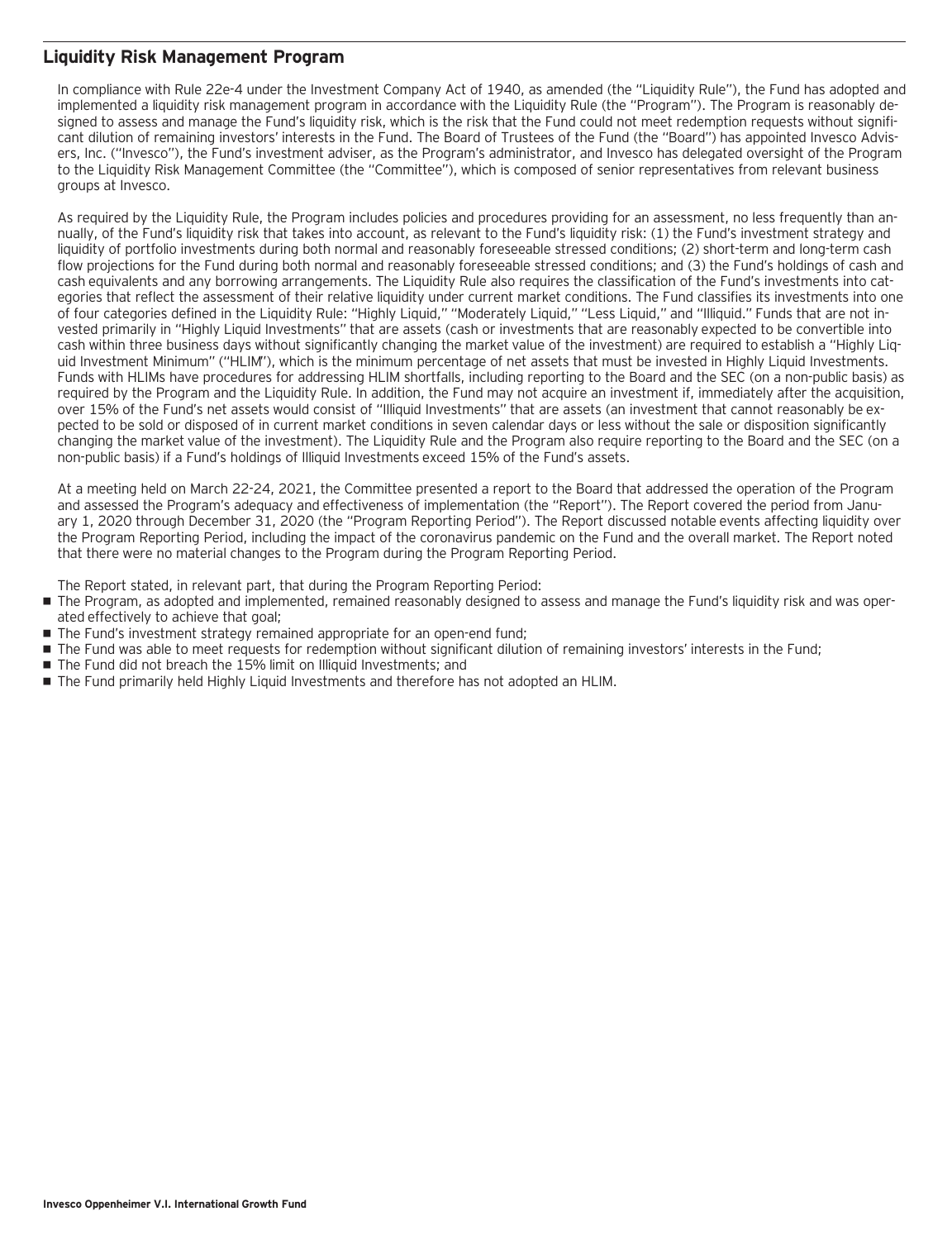# **Schedule of Investments**

June 30, 2021 (Unaudited)

|                                                      | <b>Shares</b><br>Value |                         |  |
|------------------------------------------------------|------------------------|-------------------------|--|
| Common Stocks & Other Equity Interests-95.51%        |                        |                         |  |
| Australia-1.15%                                      |                        |                         |  |
| CSL Ltd.                                             | 28,738                 | \$<br>6,147,854         |  |
| Belgium-0.27%                                        |                        |                         |  |
| Galapagos N.V. (a)                                   | 20,772                 | 1,440,386               |  |
|                                                      |                        |                         |  |
| Canada-4.72%                                         |                        |                         |  |
| Alimentation Couche-Tard, Inc., Class B              | 201,470                | 7,403,161               |  |
| CAE, Inc. <sup>(a)</sup>                             | 232,458                | 7,159,767               |  |
| Dollarama, Inc.                                      | 111,798                | 5,117,311               |  |
| ECN Capital Corp.                                    | 61,586                 | 462,044                 |  |
| Shopify, Inc., Class A(a)                            | 3,429                  | 5,014,788               |  |
|                                                      |                        | 25,157,071              |  |
| China-3.32%                                          |                        |                         |  |
| Alibaba Group Holding Ltd., ADR(a)                   | 34,047                 | 7,721,179               |  |
| Tencent Holdings Ltd.                                | 132,800                | 9,989,101               |  |
|                                                      |                        | 17,710,280              |  |
|                                                      |                        |                         |  |
| Denmark-2.58%                                        |                        |                         |  |
| Ascendis Pharma A/S, ADR(a)                          | 22,891                 | 3,011,311               |  |
| Novo Nordisk A/S, Class B                            | 128,259                | 10,730,408              |  |
|                                                      |                        | 13,741,719              |  |
|                                                      |                        |                         |  |
| <b>France-16.90%</b>                                 |                        |                         |  |
| Adevinta ASA, Class B(a)<br>Airbus SE <sup>(a)</sup> | 225,314                | 4,319,244               |  |
|                                                      | 61,111                 | 7,869,905               |  |
| Dassault Systemes SE<br>Edenred                      | 24,480                 | 5,938,845               |  |
| EssilorLuxottica S.A.                                | 86,778                 | 4,946,031               |  |
| Hermes International                                 | 15,921<br>12,088       | 2,939,771<br>17,624,877 |  |
| Kering S.A.                                          | 6,330                  | 5,539,197               |  |
| L'Oreal S.A.                                         | 12,341                 | 5,502,994               |  |
| LVMH Moet Hennessy Louis Vuitton SE                  | 17,333                 | 13,609,298              |  |
| Sartorius Stedim Biotech                             | 13,944                 | 6,596,422               |  |
| SEB S.A.                                             | 25,075                 | 4,533,033               |  |
| Worldline S.A. <sup>(a)(b)</sup>                     | 113,345                | 10,619,609              |  |
|                                                      |                        | 90,039,226              |  |
|                                                      |                        |                         |  |
| Germany-5.00%                                        |                        |                         |  |
| CTS Eventim AG & Co. KGaA <sup>(a)</sup>             | 92,800                 | 5,799,985               |  |
| Infineon Technologies AG                             | 186,302                | 7,470,872               |  |
| SAP SE                                               | 19,443                 | 2,743,358               |  |
| Siemens AG                                           | 25,530                 | 4,045,226               |  |
| Siemens Healthineers AG(b)                           | 107,198                | 6,573,586               |  |
|                                                      |                        | 26,633,027              |  |
| Hong Kong-0.68%                                      |                        |                         |  |
| WH Group Ltd.                                        | 4,019,000              | 3,613,109               |  |
|                                                      |                        |                         |  |
| India-2.82%                                          |                        |                         |  |
| Dr Lal PathLabs Ltd. <sup>(b)</sup>                  | 94,316                 | 4,157,606               |  |
| Reliance Industries Ltd.                             | 382,841                | 10,887,387              |  |
|                                                      |                        | 15,044,993              |  |
|                                                      |                        |                         |  |
| Ireland-1.81%                                        |                        |                         |  |
| Flutter Entertainment PLC <sup>(a)</sup>             | 53,116                 | 9,660,828               |  |

|                                             | <b>Shares</b> | Value           |
|---------------------------------------------|---------------|-----------------|
| Italy-1.52%                                 |               |                 |
| Davide Campari-Milano N.V.                  | 601,782       | \$<br>8,071,881 |
|                                             |               |                 |
| Japan-7.72%<br>Daikin Industries Ltd.       | 34,500        | 6,422,208       |
| Hitachi Ltd.                                | 58,300        | 3,336,559       |
| Hoya Corp.                                  | 35,693        | 4,730,709       |
| Keyence Corp.                               | 13,924        | 7,023,875       |
| Kobe Bussan Co. Ltd.                        | 130,600       | 4,113,303       |
| Nidec Corp.                                 | 63,700        | 7,377,753       |
| Nihon M&A Center, Inc.                      | 205,600       | 5,335,188       |
| Nitori Holdings Co. Ltd.                    | 15,900        | 2,814,626       |
|                                             |               | 41,154,221      |
|                                             |               |                 |
| Netherlands-6.38%                           |               |                 |
| Aalberts N.V.                               | 161,169       | 8,663,278       |
| Adyen N.V. (a)(b)                           | 2,915         | 7,124,033       |
| ASML Holding N.V.                           | 20,750        | 14,286,404      |
| Boskalis Westminster                        | 30,582        | 981,719         |
| Shop Apotheke Europe N.V. (a)(b)            | 15,791        | 2,967,097       |
|                                             |               | 34,022,531      |
| New Zealand-1.11%                           |               |                 |
| Xero Ltd. <sup>(a)</sup>                    | 57,448        | 5,900,744       |
|                                             |               |                 |
| Spain-1.40%                                 |               |                 |
| Amadeus IT Group S.A. (a)                   | 86,248        | 6,065,504       |
| Prosegur Cash S.A. <sup>(b)</sup>           | 1,348,827     | 1,370,508       |
|                                             |               | 7,436,012       |
| Sweden-6.46%                                |               |                 |
| Atlas Copco AB, Class A                     | 136,598       | 8,368,280       |
| Epiroc AB, Class A                          | 470,573       | 10,723,849      |
| SKF AB, Class B                             | 300,027       | 7,643,289       |
| Swedish Match AB                            | 900,750       | 7,682,713       |
|                                             |               | 34,418,131      |
|                                             |               |                 |
| Switzerland-5.86%                           |               |                 |
| Barry Callebaut AG                          | 2,046         | 4,753,959       |
| IWG PLC <sup>(a)</sup>                      | 867,354       | 3.610.013       |
| Lonza Group AG                              | 4,682         | 3,319,036       |
| Sika AG                                     | 23,536        | 7,695,890       |
| STMicroelectronics N.V.                     | 111,459       | 4,046,197       |
| Temenos AG                                  | 16,732        | 2,688,513       |
| VAT Group AG <sup>(b)</sup>                 | 15,393        | 5,119,609       |
|                                             |               | 31,233,217      |
| Taiwan-2.10%                                |               |                 |
| Taiwan Semiconductor Manufacturing Co. Ltd. | 525,000       | 11,211,305      |
| United Kingdom-15.32%                       |               |                 |
| Blue Prism Group PLC <sup>(a)</sup>         | 9,547         | 107,040         |
| boohoo Group PLC <sup>(a)</sup>             | 1,731,745     | 7,442,461       |
| <b>Britvic PLC</b>                          | 417,968       | 5,422,783       |
| Compass Group PLC <sup>(a)</sup>            | 331,157       | 6,984,455       |
| ConvaTec Group PLC <sup>(b)</sup>           | 577,094       | 1,921,767       |
| Electrocomponents PLC                       | 260,947       | 3,719,691       |
| Entain PLC <sup>(a)</sup>                   | 401,798       | 9,709,433       |
|                                             |               |                 |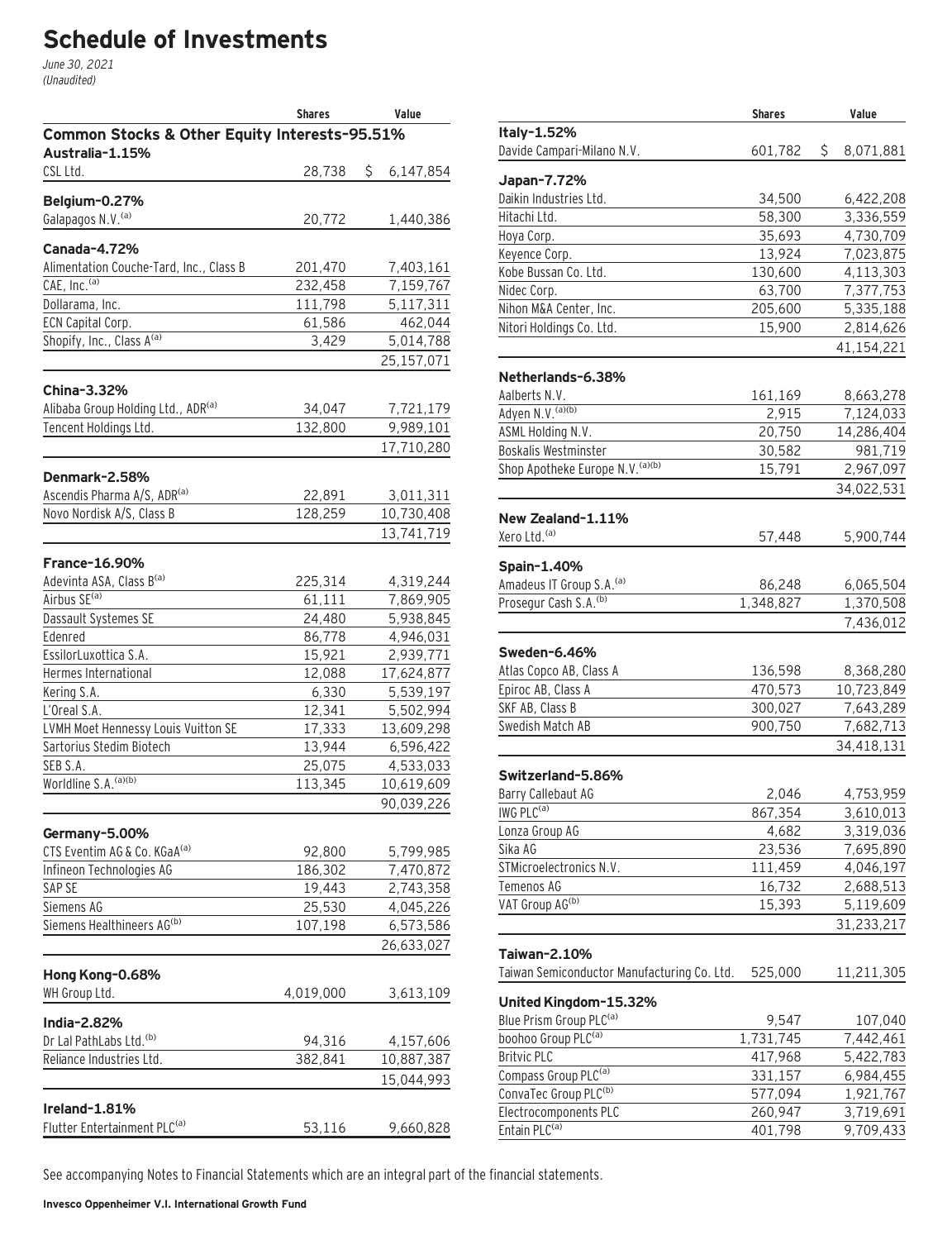|                                              | <b>Shares</b> | Value           |
|----------------------------------------------|---------------|-----------------|
| United Kingdom-(continued)                   |               |                 |
| Legal & General Group PLC                    | 1,140,021     | \$<br>4,057,656 |
| London Stock Exchange Group PLC              | 76,426        | 8,429,623       |
| Melrose Industries PLC                       | 3,752,226     | 8,073,642       |
| Next PLC <sup>(a)</sup>                      | 94,168        | 10,248,524      |
| Ocado Group PLC <sup>(a)</sup>               | 238,311       | 6,603,272       |
| Rightmove PLC                                | 594,538       | 5,347,163       |
| Trainline PLC <sup>(a)(b)</sup>              | 879,354       | 3,571,538       |
|                                              |               | 81,639,048      |
| United States-8.39%                          |               |                 |
| Atlassian Corp. PLC, Class A <sup>(a)</sup>  | 17,853        | 4,585,722       |
| EPAM Systems, Inc. <sup>(a)</sup>            | 21,015        | 10,737,824      |
| Ferguson PLC                                 | 42,466        | 5,911,220       |
| James Hardie Industries PLC, CDI             | 270,720       | 9,194,649       |
| Medtronic PLC                                | 34,164        | 4,240,777       |
| ResMed, Inc.                                 | 40,824        | 10,063,933      |
|                                              |               | 44,734,125      |
| Total Common Stocks & Other Equity Interests |               |                 |
| (Cost \$270,305,117)                         |               | 509,009,708     |
| Investment Abbreviations:                    |               |                 |
|                                              |               |                 |

ADR – American Depositary Receipt

CDI – CREST Depository Interest

Pfd. – Preferred

Notes to Schedule of Investments:

(a) Non-income producing security.<br>(b) Security purchased or received in

Security purchased or received in a transaction exempt from registration under the Securities Act of 1933, as amended (the "1933 Act"). The security may be resold pursuant to an exemption from registration under the 1933 Act, typically to qualified institutional buyers. The aggregate value of these securities at June 30, 2021 was \$43,425,353, which represented 8.15% of the Fund's Net Assets.

<sup>(c)</sup> Affiliated issuer. The issuer and/or the Fund is a wholly-owned subsidiary of Invesco Ltd., or is affiliated by having an investment adviser that is under common control of Invesco Ltd. The table below shows the Fund's transactions in, and earnings from, its investments in affiliates for the six months ended June 30, 2021.

|                                                        | Value<br>December 31, 2020 | <b>Purchases</b><br>at Cost | <b>Proceeds</b><br>from Sales | Change in<br><b>Unrealized</b><br>Appreciation | Realized<br>Gain | Value<br>June 30, 2021 | <b>Dividend Income</b> |
|--------------------------------------------------------|----------------------------|-----------------------------|-------------------------------|------------------------------------------------|------------------|------------------------|------------------------|
| <b>Investments in Affiliated Money Market Funds:</b>   |                            |                             |                               |                                                |                  |                        |                        |
| Invesco Government & Agency Portfolio, Institutional   |                            |                             |                               |                                                |                  |                        |                        |
| Class                                                  | \$3,150,830                | \$16,686,431                | \$(15.761.310)                |                                                | $S =$            | \$4.075.951            | \$509                  |
| Invesco Liquid Assets Portfolio, Institutional Class   | 2,250,059                  | 11,918,879                  | (11, 220, 047)                | 216                                            | 8                | 2,949,115              | 253                    |
| Invesco Treasury Portfolio, Institutional Class        | 3,600,948                  | 19,070,206                  | (18,012,924)                  |                                                |                  | 4,658,230              | 210                    |
| <b>Investments Purchased with Cash Collateral from</b> |                            |                             |                               |                                                |                  |                        |                        |
| <b>Securities on Loan:</b>                             |                            |                             |                               |                                                |                  |                        |                        |
| Invesco Private Government Fund                        | ۰.                         | 1,167,080                   | (1, 167, 080)                 |                                                |                  | ٠                      | $3^*$                  |
| Invesco Private Prime Fund                             |                            | 2.075.824                   | (2.075.824)                   |                                                |                  |                        | $76*$                  |
| Total                                                  | \$9,001,837                | \$50.918.420                | \$(48.237.185)                | \$216                                          | \$8              | \$11,683,296           | \$1,051                |

Represents the income earned on the investment of cash collateral, which is included in securities lending income on the Statement of Operations. Does not include rebates and fees paid to lending agent or premiums received from borrowers, if any.

(d) The rate shown is the 7-day SEC standardized yield as of June 30, 2021.

#### **Open Forward Foreign Currency Contracts**

| Settlement           |                               |                | <b>Contract to</b> |                                |
|----------------------|-------------------------------|----------------|--------------------|--------------------------------|
| Date                 | Counterparty                  | <b>Deliver</b> | <b>Receive</b>     | Appreciation<br>(Depreciation) |
| <b>Currency Risk</b> |                               |                |                    |                                |
| 07/02/2021           | State Street Bank & Trust Co. | USD 38.591     | CAD 47.826         | \$(10)                         |
|                      |                               |                |                    |                                |

Abbreviations:

CAD – Canadian Dollar USD – U.S. Dollar

|                                                                                        | <b>Shares</b> | Value         |
|----------------------------------------------------------------------------------------|---------------|---------------|
| <b>Preferred Stocks-0.00%</b>                                                          |               |               |
| India-0.00%                                                                            |               |               |
| Zee Entertainment Enterprises Ltd., 6.00%,<br>Pfd                                      |               |               |
| $(Cost$ \$0)                                                                           | 599,541       | \$<br>16,051  |
| Money Market Funds-2.19%                                                               |               |               |
| Invesco Government & Agency Portfolio,<br>Institutional Class, 0.03% <sup>(c)(d)</sup> | 4,075,951     | 4.075.951     |
| Invesco Liquid Assets Portfolio, Institutional<br>Class, $0.01\%$ <sup>(c)(d)</sup>    | 2,947,936     | 2,949,115     |
| Invesco Treasury Portfolio, Institutional Class,<br>$0.01\%$ <sup>(c)(d)</sup>         | 4.658.230     | 4,658,230     |
| Total Money Market Funds (Cost \$11,683,223)                                           |               | 11,683,296    |
| TOTAL INVESTMENTS IN SECURITIES-97.70%                                                 |               |               |
| (Cost \$281,988,340)                                                                   |               | 520,709,055   |
| OTHER ASSETS LESS LIABILITIES-2.30%                                                    |               | 12,241,554    |
| NET ASSETS-100.00%                                                                     |               | \$532.950.609 |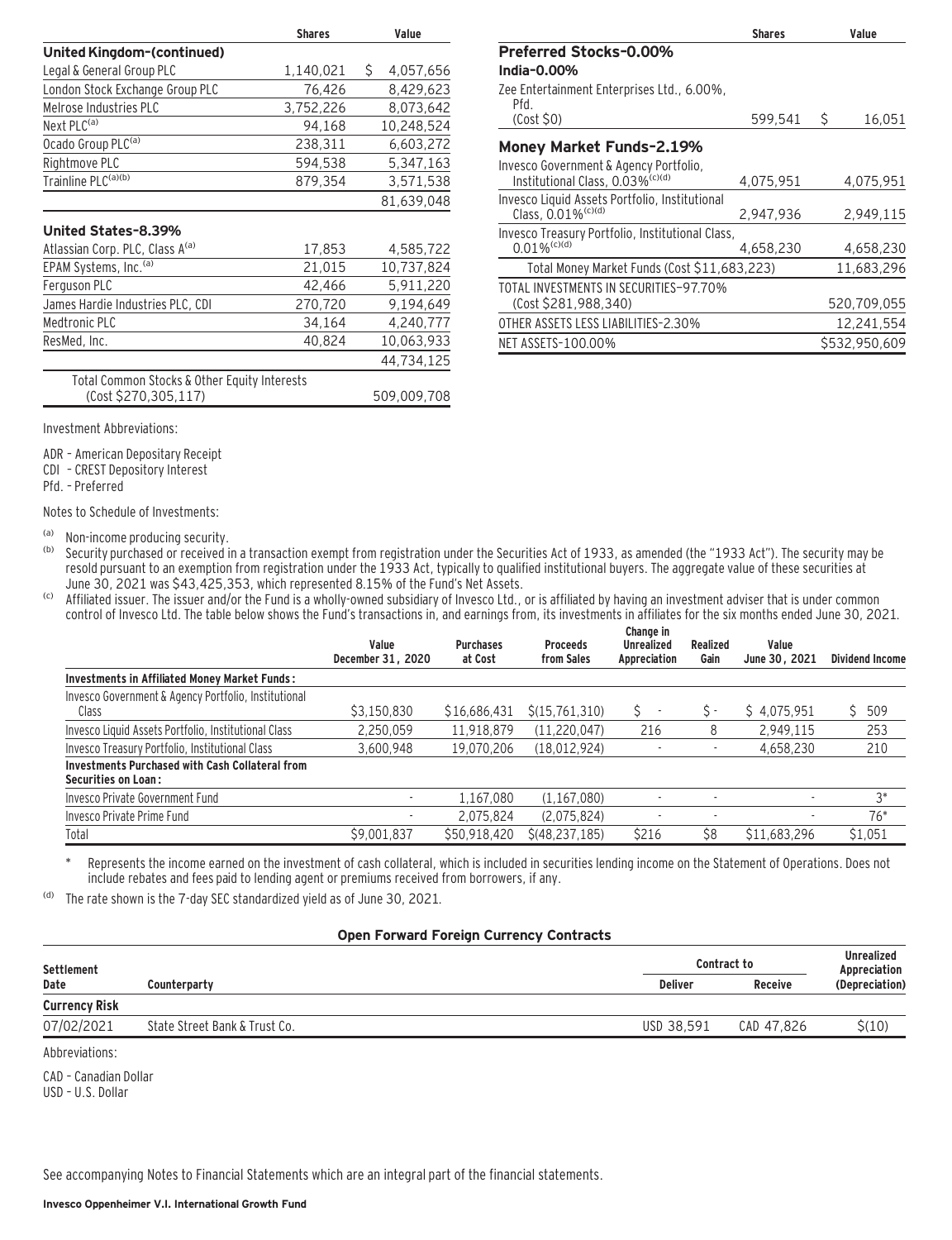## **Portfolio Composition**

By sector, based on Net Assets as of June 30, 2021

| Consumer Discretionary                                | 21.97% |
|-------------------------------------------------------|--------|
| Information Technology                                | 20.75  |
| <b>Industrials</b>                                    | 19.16  |
| <b>Health Care</b>                                    | 11.81  |
| <b>Consumer Staples</b>                               | 8.74   |
| <b>Communication Services</b>                         | 4.77   |
| Materials                                             | 3.16   |
| <b>Financials</b>                                     | 2.43   |
| Energy                                                | 2.04   |
| Other Sectors, Each Less than 2% of Net Assets        | 0.68   |
| Money Market Funds Plus Other Assets Less Liabilities | 4.49   |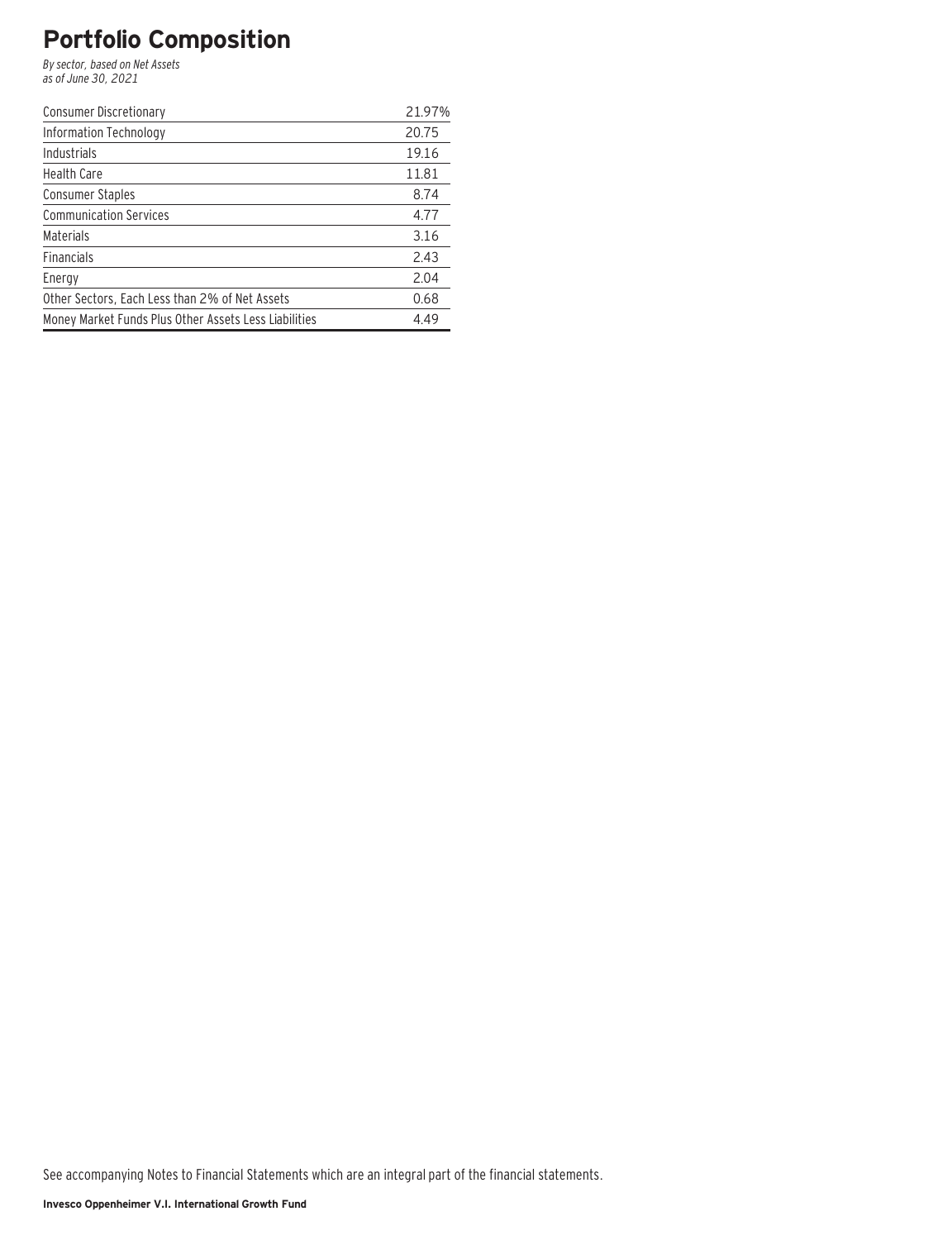## **Statement of Assets and Liabilities**

June 30, 2021 (Unaudited)

#### **Assets:**

Series II:

| Investments in securities, at value                                                 |               |
|-------------------------------------------------------------------------------------|---------------|
| (Cost \$270,305,117)                                                                | \$509,025,759 |
| Investments in affiliated money market funds, at value                              |               |
| (Cost \$11,683,223)                                                                 | 11,683,296    |
| Cash                                                                                | 500,000       |
| Foreign currencies, at value (Cost \$190,241)                                       | 189,575       |
| Receivable for:                                                                     |               |
| Investments sold                                                                    | 160,872       |
| Fund shares sold                                                                    | 11,207,975    |
| Dividends                                                                           | 1,846,033     |
| Investment for trustee deferred compensation and                                    |               |
| retirement plans                                                                    | 51,686        |
| Total assets                                                                        | 534,665,196   |
| Liabilities:                                                                        |               |
| Other investments:                                                                  |               |
| Unrealized depreciation on forward foreign currency                                 |               |
| contracts outstanding                                                               | 10            |
| Payable for:                                                                        |               |
| Investments purchased                                                               | 353,483       |
| Fund shares reacquired                                                              | 634,260       |
| Accrued foreign taxes                                                               | 132,866       |
| Accrued fees to affiliates                                                          | 448,011       |
| Accrued other operating expenses                                                    | 94,271        |
| Trustee deferred compensation and retirement plans                                  | 51,686        |
| <b>Total liabilities</b>                                                            | 1,714,587     |
| Net assets applicable to shares outstanding                                         | \$532,950,609 |
| Net assets consist of:                                                              |               |
| Shares of beneficial interest                                                       | \$215,608,243 |
| Distributable earnings                                                              | 317,342,366   |
|                                                                                     | \$532,950,609 |
|                                                                                     |               |
| <b>Net Assets:</b>                                                                  |               |
| Series I                                                                            | \$242,924,783 |
| Series II                                                                           | \$290,025,826 |
|                                                                                     |               |
| Shares outstanding, no par value, with an unlimited number of<br>shares authorized: |               |
| Series I                                                                            | 78,180,062    |
| Series II                                                                           | 89,292,698    |
| Series I:                                                                           |               |
| Net asset value per share                                                           | \$<br>3.11    |

Net asset value per share \$ 3.25

# **Statement of Operations**

For the six months ended June 30, 2021 (Unaudited)

### **Investment income:**

| Dividends (net of foreign withholding taxes of \$211,066) | \$3,130,926 |
|-----------------------------------------------------------|-------------|
| Dividends from affiliated money market funds              | 972         |
| Total investment income                                   | 3,131,898   |
| <b>Expenses:</b>                                          |             |
| Advisory fees                                             | 2,355,203   |
| Administrative services fees                              | 413,812     |
| Custodian fees                                            | 17,682      |
| Distribution fees - Series II                             | 345,825     |
| Transfer agent fees                                       | 23,051      |
| Trustees' and officers' fees and benefits                 | 10,945      |
| Reports to shareholders                                   | 13,837      |
| Professional services fees                                | 39,372      |
| Taxes                                                     | 2,952       |
| <b>Other</b>                                              | 3,891       |
| Total expenses                                            | 3,226,570   |
| Less: Fees waived                                         | (359, 067)  |
| Net expenses                                              | 2,867,503   |
| Net investment income                                     | 264,395     |

### **Realized and unrealized gain (loss) from:**

Net realized gain (loss) from:

| Unaffiliated investment securities                                                                                                    | 35.000.345    |
|---------------------------------------------------------------------------------------------------------------------------------------|---------------|
| Affiliated investment securities                                                                                                      | 8             |
| Foreign currencies                                                                                                                    | (249)         |
|                                                                                                                                       | 35,000,104    |
| Change in net unrealized appreciation (depreciation) of:<br>Unaffiliated investment securities (net of foreign taxes of<br>\$132.866) | (1, 559, 422) |
| Affiliated investment securities                                                                                                      | 216           |
|                                                                                                                                       |               |
| Foreign currencies                                                                                                                    | (101, 005)    |
| Forward foreign currency contracts                                                                                                    | (10)          |
|                                                                                                                                       | (1,660,221)   |
| Net realized and unrealized gain                                                                                                      | 33,339,883    |
| Net increase in net assets resulting from operations                                                                                  | \$33,604,278  |
|                                                                                                                                       |               |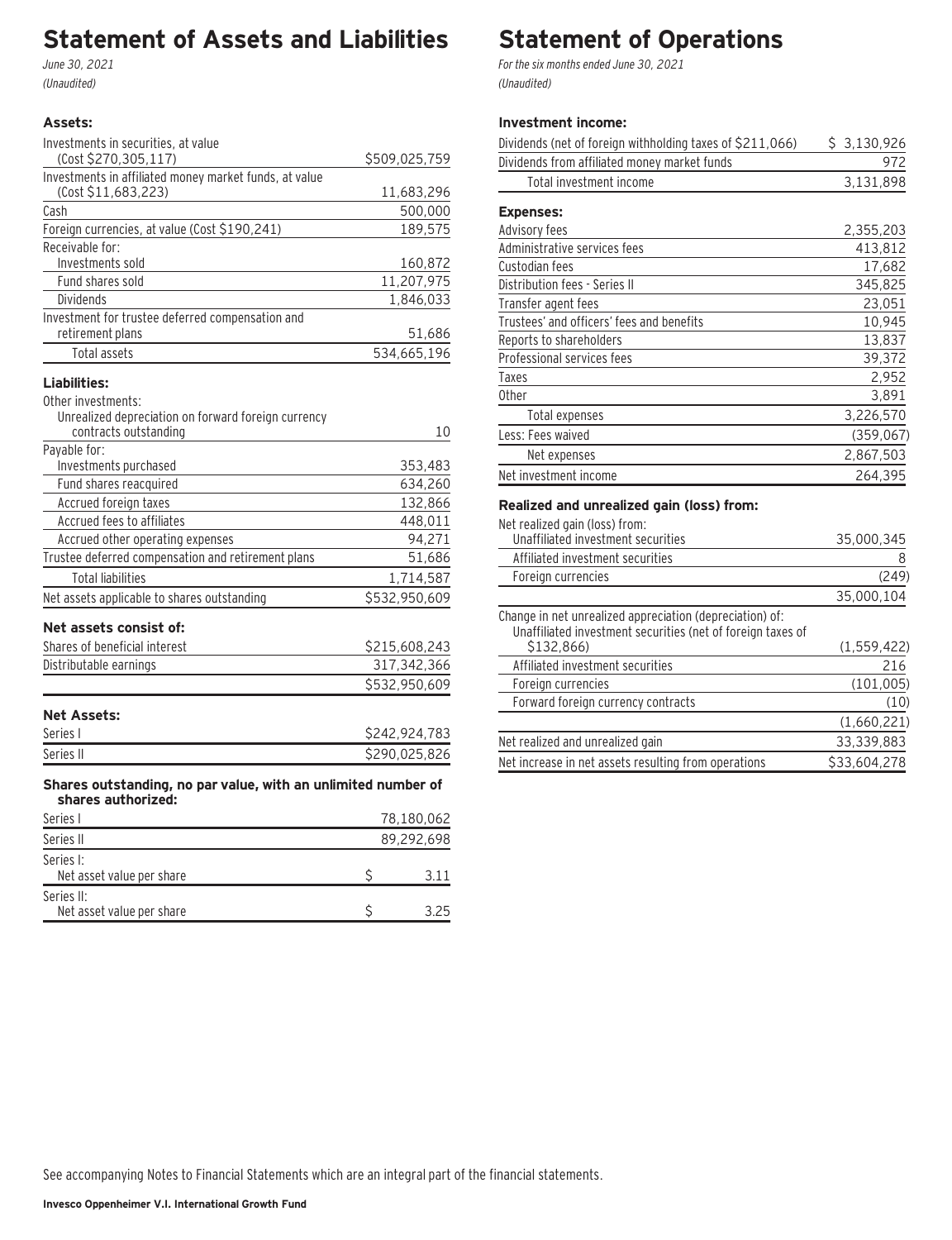### **Statement of Changes in Net Assets**

For the six months ended June 30, 2021 and the year ended December 31, 2020 (Unaudited)

|                                                                         | June 30.<br>2021 |                 |
|-------------------------------------------------------------------------|------------------|-----------------|
| <b>Operations:</b>                                                      |                  |                 |
| Net investment income (loss)                                            | \$<br>264,395    | (604, 947)<br>S |
| Net realized gain                                                       | 35,000,104       | 47,589,964      |
| Change in net unrealized appreciation (depreciation)                    | (1,660,221)      | 42,465,384      |
| Net increase in net assets resulting from operations                    | 33,604,278       | 89,450,401      |
| Distributions to shareholders from distributable earnings:              |                  |                 |
| Series I                                                                |                  | (4, 813, 313)   |
| Series II                                                               |                  | (4,638,613)     |
| Total distributions from distributable earnings                         |                  | (9,451,926)     |
| <b>Share transactions-net:</b>                                          |                  |                 |
| Series I                                                                | (2,918,388)      | (28,064,430)    |
| Series II                                                               | 380,996          | (24, 747, 573)  |
| Net increase (decrease) in net assets resulting from share transactions | (2,537,392)      | (52, 812, 003)  |
| Net increase in net assets                                              | 31,066,886       | 27,186,472      |
| Net assets:                                                             |                  |                 |
| Beginning of period                                                     | 501,883,723      | 474,697,251     |
| End of period                                                           | \$532,950,609    | \$501,883,723   |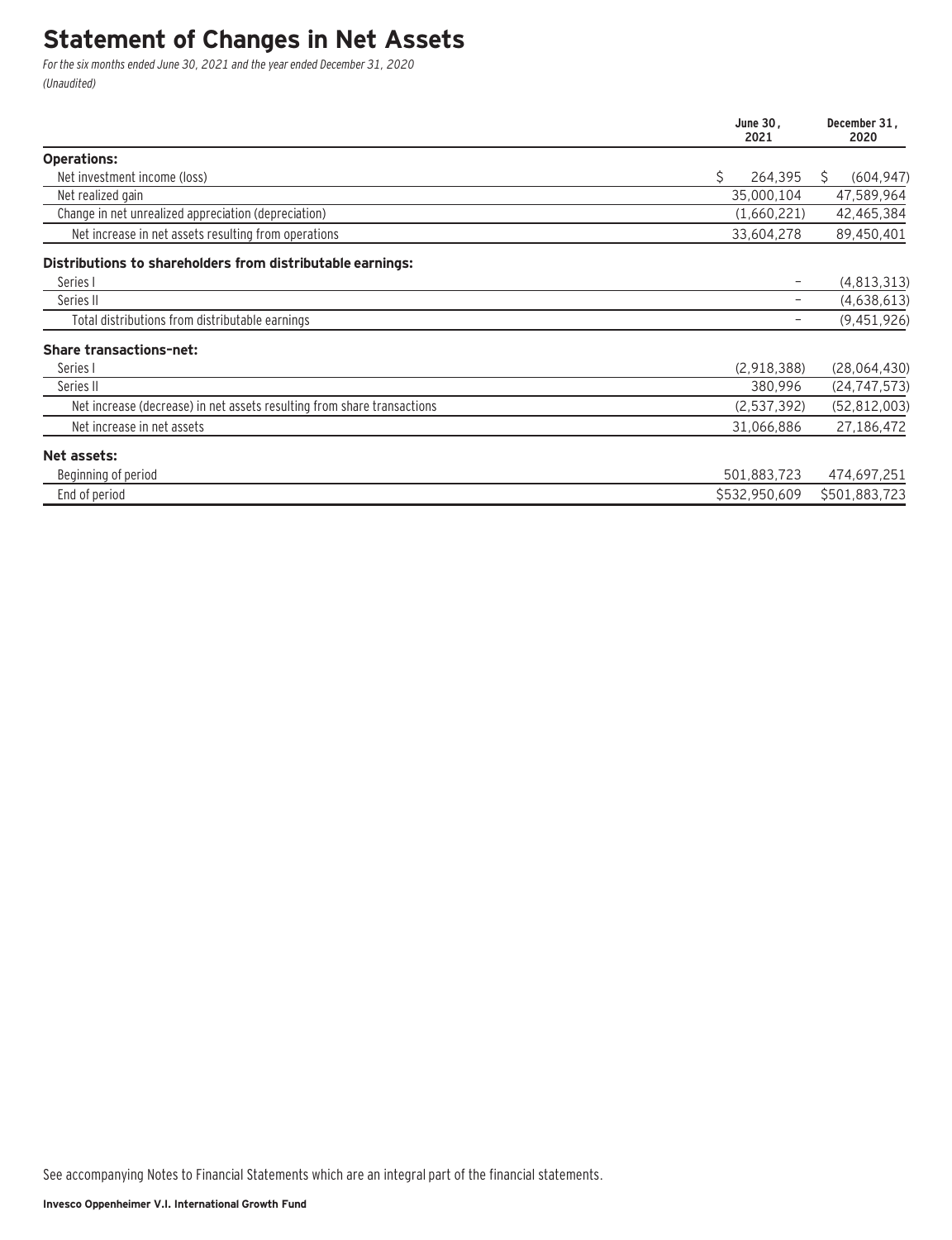# **Financial Highlights**

#### (Unaudited)

The following schedule presents financial highlights for a share of the Fund outstanding throughout the periods indicated.

|                           | Net asset<br>value,<br>beginning<br>of period | <b>Net</b><br>investment<br>income<br>$(logs)$ <sup>(a)</sup> | Net gains<br>(losses)<br>on securities<br>(both<br>realized and<br>unrealized) | <b>Total from</b><br>investment<br>operations | <b>Dividends</b><br>from net<br>investment<br>income | <b>Distributions</b><br>from net<br>realized<br>gains | Total<br>distributions | Net asset<br>value, end<br>of period | Total<br>return <sup>(b)</sup> | Net assets.<br>end of period<br>(000's omitted) | Ratio of<br>expenses<br>to average<br>net assets<br>with fee waivers<br>and/or<br>expenses<br>absorbed | Ratio of<br>expenses<br>to average net<br>assets without<br>fee waivers<br>and/or<br>expenses<br>absorbed <sup>(c)</sup> | Ratio of net<br>investment<br>income<br>(loss)<br>to average<br>net assets | Portfolio<br>turnover <sup>(d)</sup> |
|---------------------------|-----------------------------------------------|---------------------------------------------------------------|--------------------------------------------------------------------------------|-----------------------------------------------|------------------------------------------------------|-------------------------------------------------------|------------------------|--------------------------------------|--------------------------------|-------------------------------------------------|--------------------------------------------------------------------------------------------------------|--------------------------------------------------------------------------------------------------------------------------|----------------------------------------------------------------------------|--------------------------------------|
| Series I                  |                                               |                                                               |                                                                                |                                               |                                                      |                                                       |                        |                                      |                                |                                                 |                                                                                                        |                                                                                                                          |                                                                            |                                      |
| Six months ended 06/30/21 | \$2.91                                        | \$0.00                                                        | \$0.20                                                                         | \$0.20                                        | S.                                                   |                                                       | Ś.<br>$\overline{a}$   | \$3.11                               | 6.87%                          | \$242,925                                       | $1.00\%$ <sup>(e)</sup>                                                                                | $1.14\%$ <sup>(e)</sup>                                                                                                  | $0.24%$ <sup>(e)</sup>                                                     | 11%                                  |
| Year ended 12/31/20       | 2.45                                          | (0.00)                                                        | 0.52                                                                           | 0.52                                          | (0.02)                                               | (0.04)                                                | (0.06)                 | 2.91                                 | 21.50                          | 230.463                                         | 1.00                                                                                                   | 1.15                                                                                                                     | (0.01)                                                                     | 37                                   |
| Year ended 12/31/19       | 2.03                                          | 0.02                                                          | 0.54                                                                           | 0.56                                          | (0.02)                                               | (0.12)                                                | (0.14)                 | 2.45                                 | 28.60                          | 221.944                                         | 1.00                                                                                                   | 1.13                                                                                                                     | 0.91                                                                       | 51                                   |
| Year ended 12/31/18       | 2.59                                          | 0.02                                                          | (0.51)                                                                         | (0.49)                                        | (0.02)                                               | (0.05)                                                | (0.07)                 | 2.03                                 | (19.42)                        | 267.220                                         | 1.00                                                                                                   | 1.10                                                                                                                     | 0.83                                                                       | 25                                   |
| Year ended 12/31/17       | 2.08                                          | 0.02                                                          | 0.52                                                                           | 0.54                                          | (0.03)                                               |                                                       | (0.03)                 | 2.59                                 | 26.29                          | 360.417                                         | 1.00                                                                                                   | 1.08                                                                                                                     | 0.87                                                                       | 27                                   |
| Year ended 12/31/16       | 2.20                                          | 0.03                                                          | (0.08)                                                                         | (0.05)                                        | (0.02)                                               | (0.05)                                                | (0.07)                 | 2.08                                 | (2.12)                         | 301,559                                         | 1.00                                                                                                   | 1.09                                                                                                                     | 1.24                                                                       | 15                                   |
| Series II                 |                                               |                                                               |                                                                                |                                               |                                                      |                                                       |                        |                                      |                                |                                                 |                                                                                                        |                                                                                                                          |                                                                            |                                      |
| Six months ended 06/30/21 | 3.04                                          | (0.00)                                                        | 0.21                                                                           | 0.21                                          |                                                      |                                                       | -                      | 3.25                                 | 6.91                           | 290.026                                         | $1.25^{(e)}$                                                                                           | $1.39^{(e)}$                                                                                                             | $(0.01)^{(e)}$                                                             | 11                                   |
| Year ended 12/31/20       | 2.56                                          | (0.01)                                                        | 0.55                                                                           | 0.54                                          | (0.02)                                               | (0.04)                                                | (0.06)                 | 3.04                                 | 21.04                          | 271.421                                         | 1.25                                                                                                   | 1.40                                                                                                                     | (0.26)                                                                     | 37                                   |
| Year ended 12/31/19       | 2.12                                          | 0.02                                                          | 0.56                                                                           | 0.58                                          | (0.02)                                               | (0.12)                                                | (0.14)                 | 2.56                                 | 27.95                          | 252,753                                         | 1.25                                                                                                   | 1.38                                                                                                                     | 0.67                                                                       | 51                                   |
| Year ended 12/31/18       | 2.70                                          | 0.01                                                          | (0.52)                                                                         | (0.51)                                        | (0.02)                                               | (0.05)                                                | (0.07)                 | 2.12                                 | (19.55)                        | 199,636                                         | 1.25                                                                                                   | 1.35                                                                                                                     | 0.58                                                                       | 25                                   |
| Year ended 12/31/17       | 2.16                                          | 0.01                                                          | 0.56                                                                           | 0.57                                          | (0.03)                                               | $\qquad \qquad$                                       | (0.03)                 | 2.70                                 | 26.44                          | 239,042                                         | 1.25                                                                                                   | 1.33                                                                                                                     | 0.60                                                                       | 27                                   |
| Year ended 12/31/16       | 2.29                                          | 0.02                                                          | (0.08)                                                                         | (0.06)                                        | (0.02)                                               | (0.05)                                                | (0.07)                 | 2.16                                 | (2.72)                         | 175,633                                         | 1.25                                                                                                   | 1.34                                                                                                                     | 0.99                                                                       | 15                                   |

(a) Calculated using average shares outstanding.<br>(b) Includes adjustments in accordance with accounting principles generally accepted in the United States of America. Total returns are not annualized for periods less than

(b) Does not include indirect expenses from affiliated fund fees and expenses of 0.00% for the years ended October 31, 2019, 2018, 2017, and 2016, respectively.<br>(b) Portfolio turnover is calculated at the fund level and is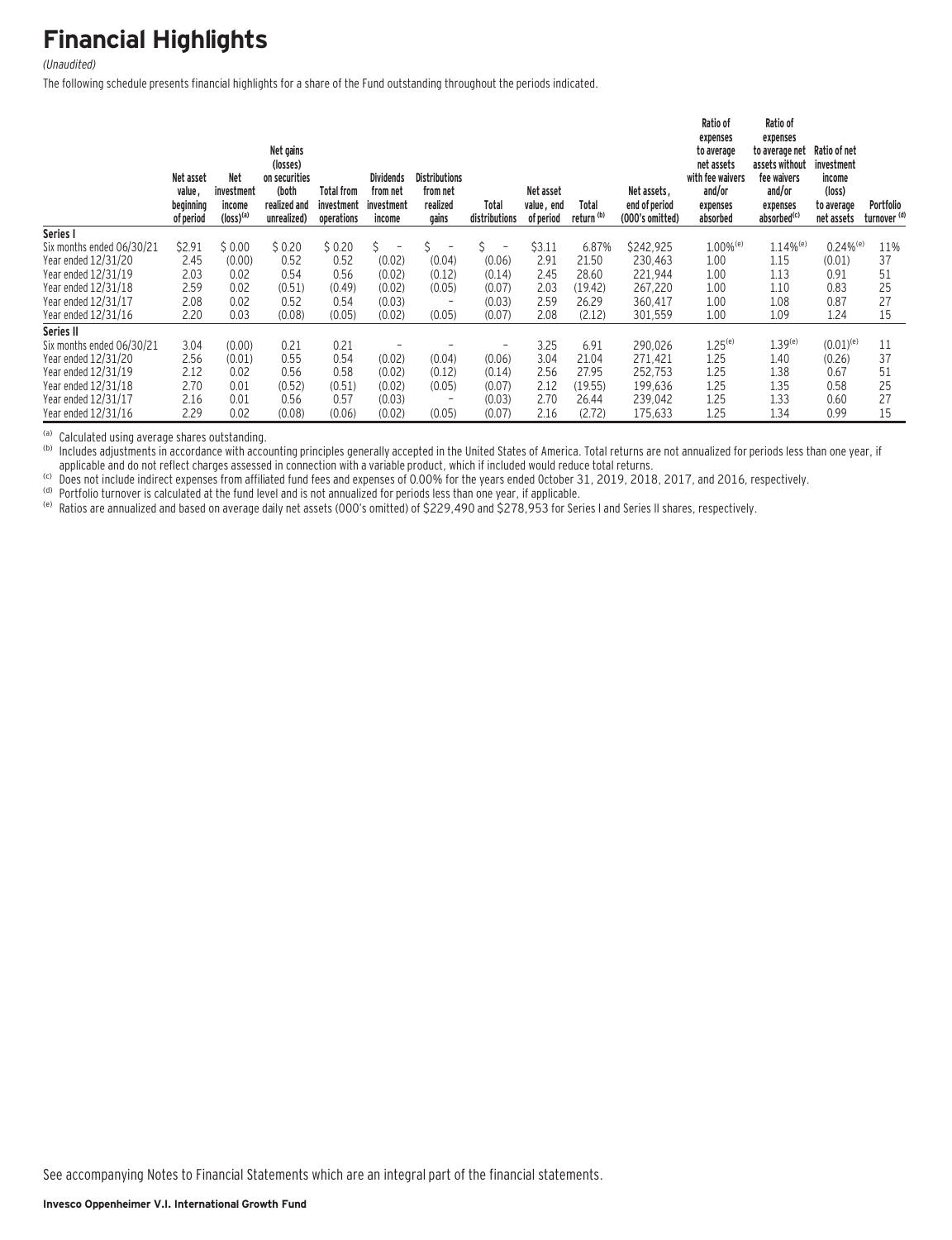## **Notes to Financial Statements**

June 30, 2021 (Unaudited)

#### **NOTE 1—Significant Accounting Policies**

Invesco Oppenheimer V.I. International Growth Fund (the "Fund") is a series portfolio of AIM Variable Insurance Funds (Invesco Variable Insurance Funds) (the "Trust"). The Trust is a Delaware statutory trust registered under the Investment Company Act of 1940, as amended (the "1940 Act"), as an open-end series management investment company. Information presented in these financial statements pertains only to the Fund. Matters affecting the Fund or each class will be voted on exclusively by the shareholders of the Fund or each class. Current Securities and Exchange Commission ("SEC") guidance, however, requires participating insurance companies offering separate accounts to vote shares proportionally in accordance with the instructions of the contract owners whose investments are funded by shares of each Fund or class.

The Fund's investment objective is to seek capital appreciation.

The Fund currently offers two classes of shares, Series I and Series II, both of which are offered to insurance company separate accounts funding variable annuity contracts and variable life insurance policies ("variable products").

The Fund is an investment company and accordingly follows the investment company accounting and reporting guidance in accordance with Financial Accounting Standards Board Accounting Standards Codification Topic 946, Financial Services – Investment Companies.

The following is a summary of the significant accounting policies followed by the Fund in the preparation of its financial statements.

**A. Security Valuations** — Securities, including restricted securities, are valued according to the following policy.

A security listed or traded on an exchange (except convertible securities) is valued at its last sales price or official closing price as of the close of the customary trading session on the exchange where the security is principally traded, or lacking any sales or official closing price on a particular day, the security may be valued at the closing bid price on that day. Securities traded in the over-the-counter market are valued based on prices furnished by independent pricing services or market makers. When such securities are valued by an independent pricing service they may be considered fair valued. Futures contracts are valued at the final settlement price set by an exchange on which they are principally traded. Listed options are valued at the mean between the last bid and asked prices from the exchange on which they are principally traded. Options not listed on an exchange are valued by an independent source at the mean between the last bid and asked prices. For purposes of determining net asset value ("NAV") per share, futures and option contracts generally are valued 15 minutes after the close of the customary trading session of the New York Stock Exchange ("NYSE").

Investments in open-end and closed-end registered investment companies that do not trade on an exchange are valued at the end-of-day net asset value per share. Investments in open-end and closed-end registered investment companies that trade on an exchange are valued at the last sales price or official closing price as of the close of the customary trading session on the exchange where the security is principally traded.

Debt obligations (including convertible securities) and unlisted equities are fair valued using an evaluated quote provided by an independent pricing service. Evaluated quotes provided by the pricing service may be determined without exclusive reliance on quoted prices, and may reflect appropriate factors such as institution-size trading in similar groups of securities, developments related to specific securities, dividend rate (for unlisted equities), yield (for debt obligations), quality, type of issue, coupon rate (for debt obligations), maturity (for debt obligations), individual trading characteristics and other market data. Pricing services generally value debt obligations assuming orderly transactions of institutional round lot size, but a fund may hold or transact in the same securities in smaller, odd lot sizes. Odd lots often trade at lower prices than institutional round lots. Debt obligations are subject to interest rate and credit risks. In addition, all debt obligations involve some risk of default with respect to interest and/or principal payments.

Foreign securities' (including foreign exchange contracts) prices are converted into U.S. dollar amounts using the applicable exchange rates as of the close of the NYSE. If market quotations are available and reliable for foreign exchange-traded equity securities, the securities will be valued at the market quotations. Because trading hours for certain foreign securities end before the close of the NYSE, closing market quotations may become unreliable. If between the time trading ends on a particular security and the close of the customary trading session on the NYSE, events occur that the investment adviser determines are significant and make the closing price unreliable, the Fund may fair value the security. If the event is likely to have affected the closing price of the security, the security will be valued at fair value in good faith using procedures approved by the Board of Trustees. Adjustments to closing prices to reflect fair value may also be based on a screening process of an independent pricing service to indicate the degree of certainty, based on historical data, that the closing price in the principal market where a foreign security trades is not the current value as of the close of the NYSE. Foreign securities' prices meeting the approved degree of certainty that the price is not reflective of current value will be priced at the indication of fair value from the independent pricing service. Multiple factors may be considered by the independent pricing service in determining adjustments to reflect fair value and may include information relating to sector indices, American Depositary Receipts and domestic and foreign index futures. Foreign securities may have additional risks including exchange rate changes, potential for sharply devalued currencies and high inflation, political and economic upheaval, the relative lack of issuer information, relatively low market liquidity and the potential lack of strict financial and accounting controls and standards.

Securities for which market prices are not provided by any of the above methods may be valued based upon quotes furnished by independent sources. The last bid price may be used to value equity securities. The mean between the last bid and asked prices is used to value debt obligations, including corporate loans.

Securities for which market quotations are not readily available or became unreliable are valued at fair value as determined in good faith by or under the supervision of the Trust's officers following procedures approved by the Board of Trustees. Issuer specific events, market trends, bid/asked quotes of brokers and information providers and other market data may be reviewed in the course of making a good faith determination of a security's fair value.

The Fund may invest in securities that are subject to interest rate risk, meaning the risk that the prices will generally fall as interest rates rise and, conversely, the prices will generally rise as interest rates fall. Specific securities differ in their sensitivity to changes in interest rates depending on their individual characteristics. Changes in interest rates may result in increased market volatility, which may affect the value and/or liquidity of certain Fund investments.

Valuations change in response to many factors including the historical and prospective earnings of the issuer, the value of the issuer's assets, general market conditions which are not specifically related to the particular issuer, such as real or perceived adverse economic conditions, changes in the general outlook for revenues or corporate earnings, changes in interest or currency rates, regional or global instability, natural or environmental disasters, widespread disease or other public health issues, war, acts of terrorism or adverse investor sentiment generally and market liquidity. Because of the inherent uncertainties of valuation, the values reflected in the financial statements may materially differ from the value received upon actual sale of those investments.

**B. Securities Transactions and Investment Income** - Securities transactions are accounted for on a trade date basis. Realized gains or losses on sales are computed on the basis of specific identification of the securities sold. Interest income (net of withholding tax, if any) is recorded on an accrual basis from settlement date and includes coupon interest and amortization of premium and accretion of discount on debt securities as applicable. Dividend income (net of withholding tax, if any) is recorded on the ex-dividend date.

The Fund may periodically participate in litigation related to Fund investments. As such, the Fund may receive proceeds from litigation settlements. Any proceeds received are included in the Statement of Operations as realized gain (loss) for investments no longer held and as unrealized gain (loss) for investments still held.

Brokerage commissions and mark ups are considered transaction costs and are recorded as an increase to the cost basis of securities purchased and/or a reduction of proceeds on a sale of securities. Such transaction costs are included in the determination of net realized and unrealized gain (loss) from investment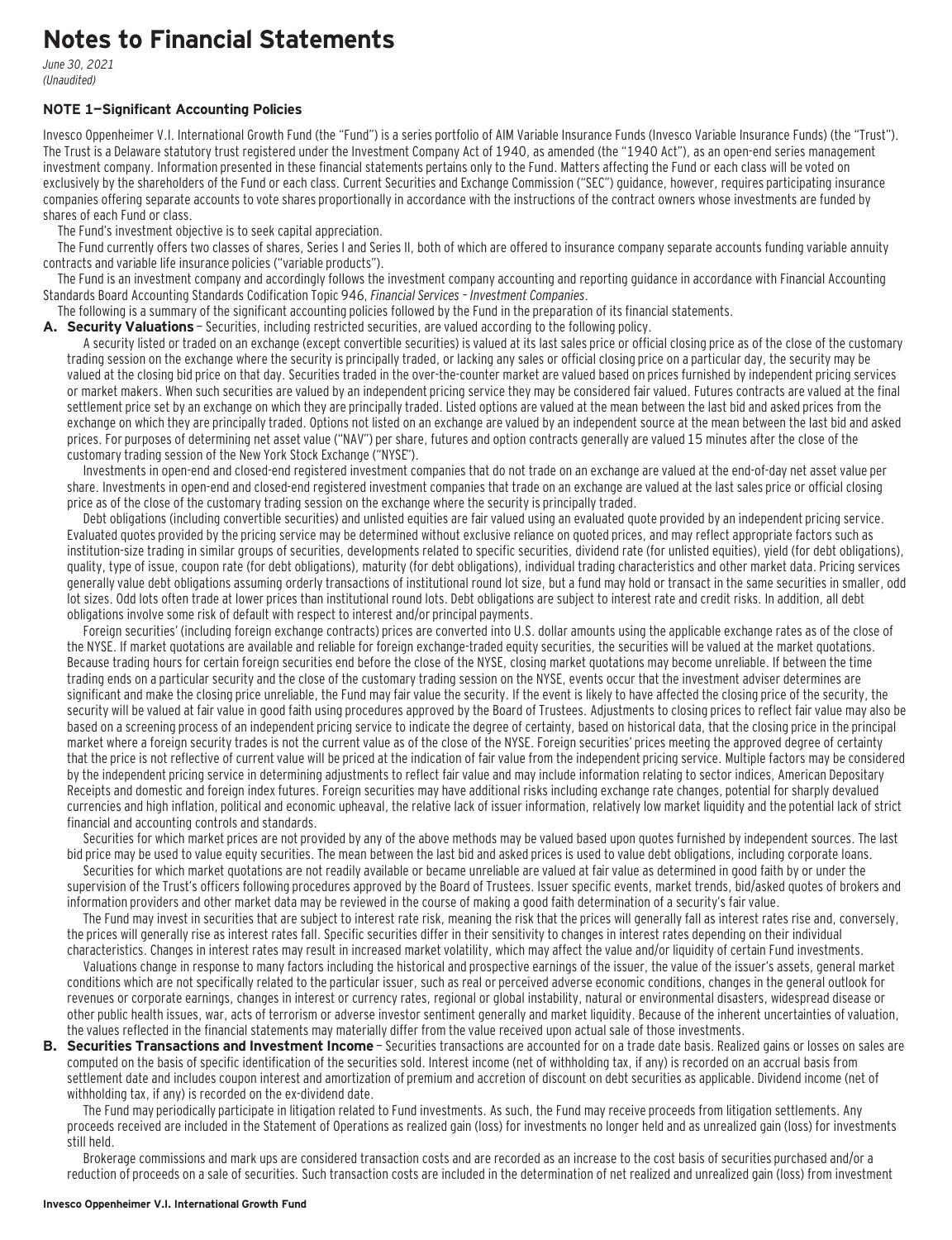securities reported in the Statement of Operations and the Statement of Changes in Net Assets and the net realized and unrealized gains (losses) on securities per share in the Financial Highlights. Transaction costs are included in the calculation of the Fund's net asset value and, accordingly, they reduce the Fund's total returns. These transaction costs are not considered operating expenses and are not reflected in net investment income reported in the Statement of Operations and the Statement of Changes in Net Assets, or the net investment income per share and the ratios of expenses and net investment income reported in the Financial Highlights, nor are they limited by any expense limitation arrangements between the Fund and the investment adviser. The Fund allocates income and realized and unrealized capital gains and losses to a class based on the relative net assets of each class.

- **C. Country Determination**  For the purposes of making investment selection decisions and presentation in the Schedule of Investments, the investment adviser may determine the country in which an issuer is located and/or credit risk exposure based on various factors. These factors include the laws of the country under which the issuer is organized, where the issuer maintains a principal office, the country in which the issuer derives 50% or more of its total revenues and the country that has the primary market for the issuer's securities, as well as other criteria. Among the other criteria that may be evaluated for making this determination are the country in which the issuer maintains 50% or more of its assets, the type of security, financial guarantees and enhancements, the nature of the collateral and the sponsor organization. Country of issuer and/or credit risk exposure has been determined to be the United States of America, unless otherwise noted.
- **D. Distributions**  Distributions from net investment income and net realized capital gain, if any, are generally declared and paid to separate accounts of participating insurance companies annually and recorded on the ex-dividend date.
- **E. Federal Income Taxes** The Fund intends to comply with the requirements of Subchapter M of the Internal Revenue Code of 1986, as amended (the "Internal Revenue Code"), necessary to qualify as a regulated investment company and to distribute substantially all of the Fund's taxable earnings to shareholders. As such, the Fund will not be subject to federal income taxes on otherwise taxable income (including net realized capital gain) that is distributed to shareholders. Therefore, no provision for federal income taxes is recorded in the financial statements.

The Fund recognizes the tax benefits of uncertain tax positions only when the position is more likely than not to be sustained. Management has analyzed the Fund's uncertain tax positions and concluded that no liability for unrecognized tax benefits should be recorded related to uncertain tax positions. Management is not aware of any tax positions for which it is reasonably possible that the total amounts of unrecognized tax benefits will change materially in the next 12 months.

- The Fund files tax returns in the U.S. Federal jurisdiction and certain other jurisdictions. Generally, the Fund is subject to examinations by such taxing authorities for up to three years after the filing of the return for the tax period.
- **F. Expenses**  Fees provided for under the Rule 12b-1 plan of a particular class of the Fund and which are directly attributable to that class are charged to the operations of such class. All other expenses are allocated among the classes based on relative net assets.
- **G. Accounting Estimates** The preparation of financial statements in conformity with accounting principles generally accepted in the United States of America ("GAAP") requires management to make estimates and assumptions that affect the reported amounts of assets and liabilities at the date of the financial statements and the reported amounts of revenues and expenses during the reporting period including estimates and assumptions related to taxation. Actual results could differ from those estimates by a significant amount. In addition, the Fund monitors for material events or transactions that may occur or become known after the period-end date and before the date the financial statements are released to print.
- **H. Indemnifications**  Under the Trust's organizational documents, each Trustee, officer, employee or other agent of the Trust is indemnified against certain liabilities that may arise out of the performance of their duties to the Fund. Additionally, in the normal course of business, the Fund enters into contracts, including the Fund's servicing agreements, that contain a variety of indemnification clauses. The Fund's maximum exposure under these arrangements is unknown as this would involve future claims that may be made against the Fund that have not yet occurred. The risk of material loss as a result of such indemnification claims is considered remote.
- **I. Securities Lending**  The Fund may lend portfolio securities having a market value up to one-third of the Fund's total assets. Such loans are secured by collateral equal to no less than the market value of the loaned securities determined daily by the securities lending provider. Such collateral will be cash or debt securities issued or guaranteed by the U.S. Government or any of its sponsored agencies. Cash collateral received in connection with these loans is invested in short-term money market instruments or affiliated money market funds and is shown as such on the Schedule of Investments. The Fund bears the risk of loss with respect to the investment of collateral. It is the Fund's policy to obtain additional collateral from or return excess collateral to the borrower by the end of the next business day, following the valuation date of the securities loaned. Therefore, the value of the collateral held may be temporarily less than the value of the securities on loan. When loaning securities, the Fund retains certain benefits of owning the securities, including the economic equivalent of dividends or interest generated by the security. Lending securities entails a risk of loss to the Fund if, and to the extent that, the market value of the securities loaned were to increase and the borrower did not increase the collateral accordingly, and the borrower failed to return the securities. The securities loaned are subject to termination at the option of the borrower or the Fund. Upon termination, the borrower will return to the Fund the securities loaned and the Fund will return the collateral. Upon the failure of the borrower to return the securities, collateral may be liquidated and the securities may be purchased on the open market to replace the loaned securities. The Fund could experience delays and costs in gaining access to the collateral and the securities may lose value during the delay which could result in potential losses to the Fund. Some of these losses may be indemnified by the lending agent. The Fund bears the risk of any deficiency in the amount of the collateral available for return to the borrower due to any loss on the collateral invested. Dividends received on cash collateral investments for securities lending transactions, which are net of compensation to counterparties, are included in Dividends from affiliated money market funds on the Statement of Operations. The aggregate value of securities out on loan, if any, is shown as a footnote on the Statement of Assets and Liabilities.
- **J. Foreign Currency Translations**  Foreign currency is valued at the close of the NYSE based on quotations posted by banks and major currency dealers. Portfolio securities and other assets and liabilities denominated in foreign currencies are translated into U.S. dollar amounts at the date of valuation. Purchases and sales of portfolio securities (net of foreign taxes withheld on disposition) and income items denominated in foreign currencies are translated into U.S. dollar amounts on the respective dates of such transactions. The Fund does not separately account for the portion of the results of operations resulting from changes in foreign exchange rates on investments and the fluctuations arising from changes in market prices of securities held. The combined results of changes in foreign exchange rates and the fluctuation of market prices on investments (net of estimated foreign tax withholding) are included with the net realized and unrealized gain or loss from investments in the Statement of Operations. Reported net realized foreign currency gains or losses arise from (1) sales of foreign currencies, (2) currency gains or losses realized between the trade and settlement dates on securities transactions, and (3) the difference between the amounts of dividends, interest, and foreign withholding taxes recorded on the Fund's books and the U.S. dollar equivalent of the amounts actually received or paid. Net unrealized foreign currency gains and losses arise from changes in the fair values of assets and liabilities, other than investments in securities at fiscal period end, resulting from changes in exchange rates.

The Fund may invest in foreign securities, which may be subject to foreign taxes on income, gains on investments or currency repatriation, a portion of which may be recoverable. Foreign taxes, if any, are recorded based on the tax regulations and rates that exist in the foreign markets in which the Fund invests and are shown in the Statement of Operations.

**K. Forward Foreign Currency Contracts** — The Fund may engage in foreign currency transactions either on a spot (i.e. for prompt delivery and settlement) basis, or through forward foreign currency contracts, to manage or minimize currency or exchange rate risk.

The Fund may also enter into forward foreign currency contracts for the purchase or sale of a security denominated in a foreign currency in order to "lock in" the U.S. dollar price of that security, or the Fund may also enter into forward foreign currency contracts that do not provide for physical settlement of the two currencies, but instead are settled by a single cash payment calculated as the difference between the agreed upon exchange rate and the spot rate at settlement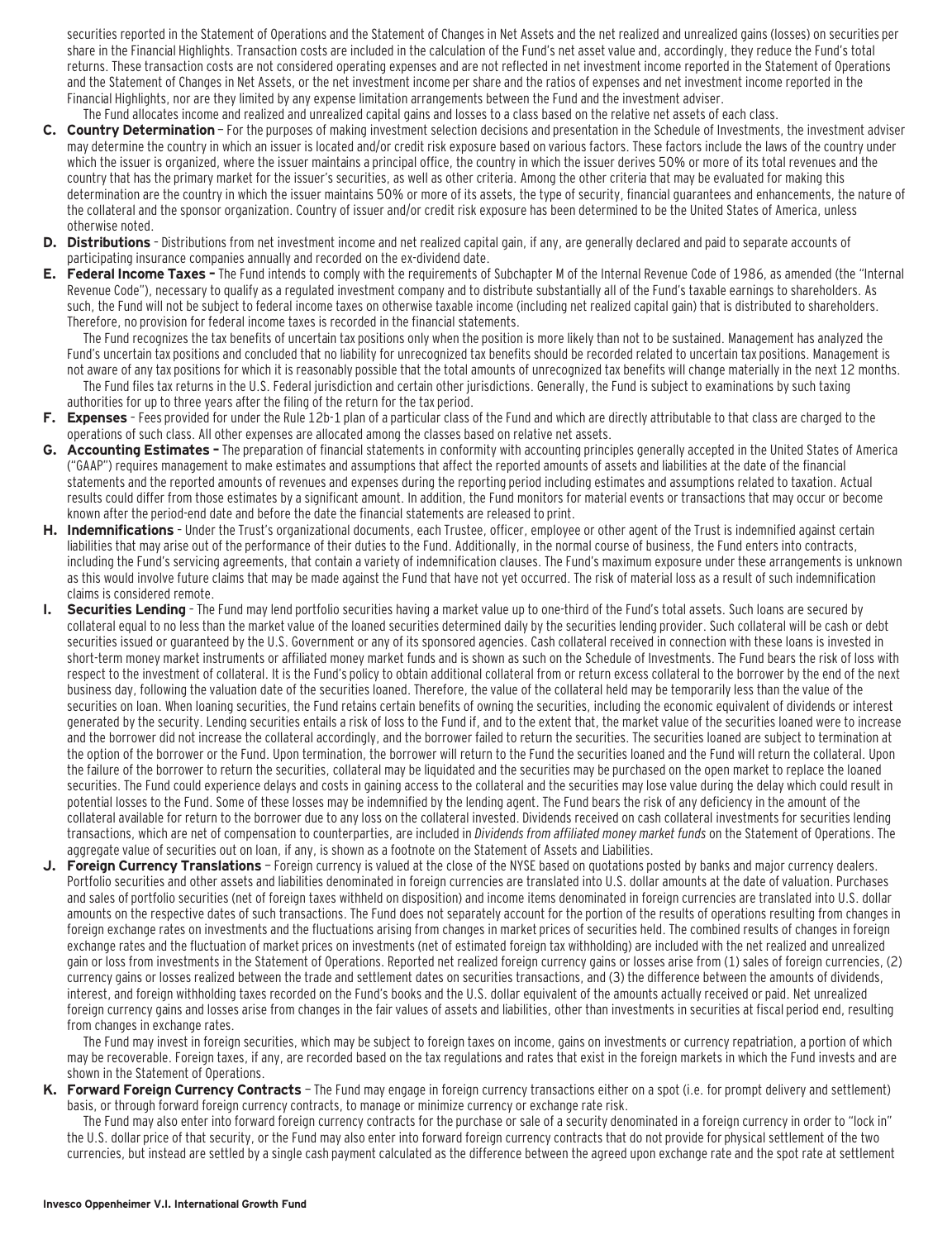based upon an agreed upon notional amount (non-deliverable forwards). The Fund will set aside liquid assets in an amount equal to the daily mark-to-market obligation for forward foreign currency contracts.

A forward foreign currency contract is an obligation between two parties ("Counterparties") to purchase or sell a specific currency for an agreed-upon price at a future date. The use of forward foreign currency contracts does not eliminate fluctuations in the price of the underlying securities the Fund owns or intends to acquire but establishes a rate of exchange in advance. Fluctuations in the value of these contracts are measured by the difference in the contract date and reporting date exchange rates and are recorded as unrealized appreciation (depreciation) until the contracts are closed. When the contracts are closed, realized gains (losses) are recorded. Realized and unrealized gains (losses) on the contracts are included in the Statement of Operations. The primary risks associated with forward foreign currency contracts include failure of the Counterparty to meet the terms of the contract and the value of the foreign currency changing unfavorably. These risks may be in excess of the amounts reflected in the Statement of Assets and Liabilities.

- **L. COVID-19 Risk**  The COVID-19 strain of coronavirus has resulted in instances of market closures and dislocations, extreme volatility, liquidity constraints and increased trading costs. Efforts to contain its spread have resulted in travel restrictions, disruptions of healthcare systems, business operations and supply chains, layoffs, lower consumer demand, and defaults, among other significant economic impacts that have disrupted global economic activity across many industries. Such economic impacts may exacerbate other pre-existing political, social and economic risks locally or globally. The ongoing effects of COVID-19 are unpredictable and may result in significant and prolonged effects on the Fund's performance.
- **M. Other Risks**  Emerging markets (also referred to as developing markets) are generally subject to greater market volatility, political, social and economic instability, uncertainty regarding the existence of trading markets and more governmental limitations on foreign investment than more developed markets. In addition, companies operating in emerging markets may be subject to lower trading volume and greater price fluctuations than companies in more developed markets. Securities law in many emerging market countries is relatively new and unsettled. Therefore, laws regarding foreign investment in emerging market securities, securities regulation, title to securities, and shareholder rights may change quickly and unpredictably. In addition, the enforcement of systems of taxation at federal, regional and local levels in emerging market countries may be inconsistent, and subject to sudden change. Other risks of investing in emerging markets securities may include additional transaction costs, delays in settlement procedures, and lack of timely information.

#### **NOTE 2—Advisory Fees and Other Fees Paid to Affiliates**

The Trust has entered into a master investment advisory agreement with Invesco Advisers, Inc. (the "Adviser" or "Invesco"). Under the terms of the investment advisory agreement, the Fund accrues daily and pays monthly an advisory fee to the Adviser based on the annual rate of the Fund's average daily net assets as follows:

| Average Daily Net Assets* | Rate   |
|---------------------------|--------|
| First \$250 million       | 1.000% |
| Next \$250 million        | 0.900% |
| Next \$500 million        | 0.850% |
| Over \$1 billion          | 0.820% |

\* The advisory fee paid by the Fund shall be reduced by any amounts paid by the Fund under the administrative services agreement with the Adviser.

For the six months ended June 30, 2021, the effective advisory fee rate incurred by the Fund was 0.93%.

Under the terms of a master sub-advisory agreement between the Adviser and each of Invesco Asset Management Deutschland GmbH, Invesco Asset Management Limited, Invesco Asset Management (Japan) Limited, Invesco Hong Kong Limited, Invesco Senior Secured Management, Inc. and Invesco Canada Ltd. and separate sub-advisory agreements with Invesco Capital Management LLC and Invesco Asset Management (India) Private Limited (collectively, the "Affiliated Sub-Advisers") the Adviser, not the Fund, will pay 40% of the fees paid to the Adviser to any such Affiliated Sub-Adviser(s) that provide(s) discretionary investment management services to the Fund based on the percentage of assets allocated to such Affiliated Sub-Adviser(s). Invesco has also entered into a sub-advisory agreement with OppenheimerFunds, Inc. to provide discretionary management services to the Fund.

The Adviser has contractually agreed, through at least April 30, 2022, to waive advisory fees and/or reimburse expenses of all shares to the extent necessary to limit total annual fund operating expenses after fee waiver and/or expense reimbursement excluding certain items discussed below) of Series I shares to 1.00% and Series II shares to 1.25% of the Fund's average daily net assets (the "expense limits"). In determining the Adviser's obligation to waive advisory fees and/or reimburse expenses, the following expenses are not taken into account, and could cause the total annual fund operating expenses after fee waiver and/or expense reimbursement to exceed the numbers reflected above: (1) interest; (2) taxes; (3) dividend expense on short sales; (4) extraordinary or non-routine items, including litigation expenses; and (5) expenses that the Fund has incurred but did not actually pay because of an expense offset arrangement. Unless Invesco continues the fee waiver agreement, it will terminate on April 30, 2022. During its term, the fee waiver agreement cannot be terminated or amended to increase the expense limits or reduce the advisory fee waiver without approval of the Board of Trustees. To the extent that the annualized expense ratio does not exceed the expense limits, the Adviser will retain its ability to be reimbursed for such fee waivers or reimbursements prior to the end of each fiscal year.

Further, the Adviser has contractually agreed, through at least June 30, 2023, to waive the advisory fee payable by the Fund in an amount equal to 100% of the net advisory fees the Adviser receives from the affiliated money market funds on investments by the Fund of uninvested cash (excluding investments of cash collateral from securities lending) in such affiliated money market funds.

For the six months ended June 30, 2021, the Adviser waived advisory fees of \$359,067.

The Trust has entered into a master administrative services agreement with Invesco pursuant to which the Fund has agreed to pay Invesco a fee for costs incurred in providing accounting services and fund administrative services to the Fund and to reimburse Invesco for fees paid to insurance companies that have agreed to provide certain administrative services to the Fund. These administrative services provided by the insurance companies may include, among other things: maintenance of master accounts with the Fund; tracking, recording and transmitting net purchase and redemption orders for Fund shares; maintaining and preserving records related to the purchase, redemption and other account activity of variable product owners; distributing copies of Fund documents such as prospectuses, proxy materials and periodic reports, to variable product owners, and responding to inquiries from variable product owners about the Fund. Pursuant to such agreement, for the six months ended June 30, 2021, Invesco was paid \$35,866 for accounting and fund administrative services and was reimbursed \$377,946 for fees paid to insurance companies. Invesco has entered into a sub-administration agreement whereby State Street Bank and Trust Company ("SSB") serves as fund accountant and provides certain administrative services to the Fund. Pursuant to a custody agreement with the Trust on behalf of the Fund, SSB also serves as the Fund's custodian.

The Trust has entered into a transfer agency and service agreement with Invesco Investment Services, Inc. ("IIS") pursuant to which the Fund has agreed to pay IIS a fee for providing transfer agency and shareholder services to the Fund and reimburse IIS for certain expenses incurred by IIS in the course of providing such services. For the six months ended June 30, 2021, expenses incurred under the agreement are shown in the Statement of Operations as Transfer agent fees.

The Trust has entered into a master distribution agreement with Invesco Distributors, Inc. ("IDI") to serve as the distributor for the Fund. The Trust has adopted a plan pursuant to Rule 12b-1 under the 1940 Act with respect to the Fund's Series II shares (the "Plan"). The Fund, pursuant to the Plan, pays IDI compensation at the annual rate of 0.25% of the Fund's average daily net assets of Series II shares. The fees are accrued daily and paid monthly. Of the Plan payments, up to 0.25% of the average daily net assets of the Series II shares may be paid to insurance companies who furnish continuing personal shareholder services to customers who purchase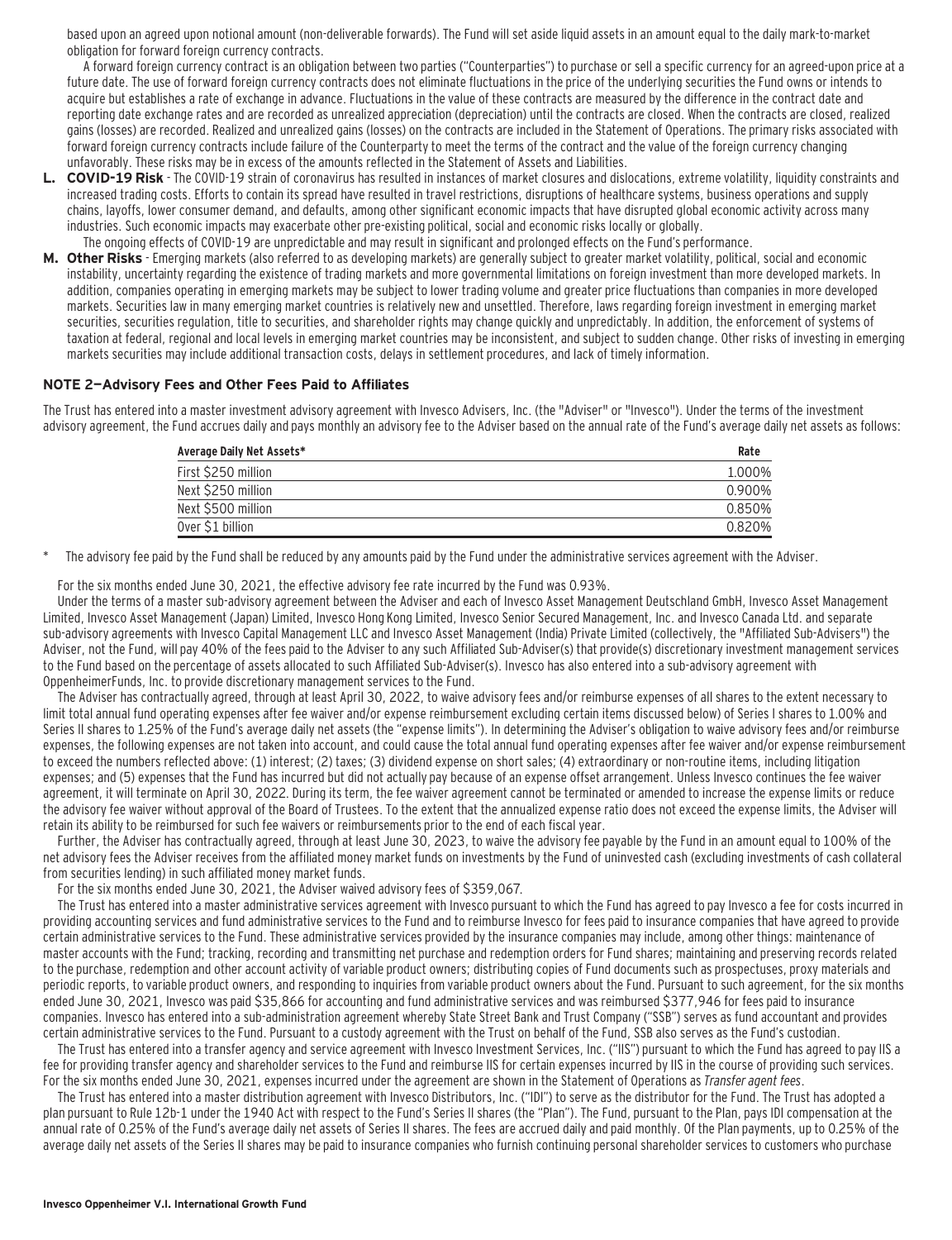and own Series II shares of the Fund. For the six months ended June 30, 2021, expenses incurred under the Plan are detailed in the Statement of Operations as Distribution fees.

Certain officers and trustees of the Trust are officers and directors of the Adviser, IIS and/or IDI.

#### **NOTE 3—Additional Valuation Information**

GAAP defines fair value as the price that would be received to sell an asset or paid to transfer a liability in an orderly transaction between market participants at the measurement date, under current market conditions. GAAP establishes a hierarchy that prioritizes the inputs to valuation methods, giving the highest priority to readily available unadjusted quoted prices in an active market for identical assets (Level 1) and the lowest priority to significant unobservable inputs (Level 3), generally when market prices are not readily available or are unreliable. Based on the valuation inputs, the securities or other investments are tiered into one of three levels. Changes in valuation methods may result in transfers in or out of an investment's assigned level:

- Level 1 Prices are determined using quoted prices in an active market for identical assets.
- Level 2 Prices are determined using other significant observable inputs. Observable inputs that other market participants may use in pricing a security. These may include quoted prices for similar securities, interest rates, prepayment speeds, credit risk, yield curves, loss severities, default rates, discount rates, volatilities and others.
- Level 3 Prices are determined using significant unobservable inputs. In situations where quoted prices or observable inputs are unavailable (for example, when there is little or no market activity for an investment at the end of the period), unobservable inputs may be used. Unobservable inputs reflect the Fund's own assumptions about the factors market participants would use in determining fair value of the securities or instruments and would be based on the best available information.

The following is a summary of the tiered valuation input levels, as of June 30, 2021. The level assigned to the securities valuations may not be an indication of the risk or liquidity associated with investing in those securities. Because of the inherent uncertainties of valuation, the values reflected in the financial statements may materially differ from the value received upon actual sale of those investments.

|                                           | Level 1                        | Level <sub>2</sub> | Level <sub>3</sub>       | <b>Total</b>   |  |
|-------------------------------------------|--------------------------------|--------------------|--------------------------|----------------|--|
| <b>Investments in Securities</b>          |                                |                    |                          |                |  |
| Australia                                 | \$<br>$\overline{\phantom{0}}$ | Ś<br>6,147,854     | \$-                      | Ś<br>6,147,854 |  |
| Belgium                                   | 1,440,386                      |                    | $\overline{\phantom{0}}$ | 1,440,386      |  |
| Canada                                    | 25,157,071                     |                    | $\overline{\phantom{a}}$ | 25,157,071     |  |
| China                                     | 7,721,179                      | 9,989,101          | $\overline{\phantom{a}}$ | 17,710,280     |  |
| Denmark                                   | 3,011,311                      | 10,730,408         | $\qquad \qquad -$        | 13,741,719     |  |
| France                                    | -                              | 90,039,226         | $\overline{\phantom{a}}$ | 90,039,226     |  |
| Germany                                   |                                | 26,633,027         | $\overline{\phantom{a}}$ | 26,633,027     |  |
| Hong Kong                                 |                                | 3,613,109          | $\qquad \qquad -$        | 3,613,109      |  |
| India                                     | 16,051                         | 15,044,993         | $\overline{\phantom{a}}$ | 15,061,044     |  |
| Ireland                                   | -                              | 9,660,828          | $\overline{\phantom{a}}$ | 9,660,828      |  |
| Italy                                     | -                              | 8,071,881          | $\qquad \qquad -$        | 8,071,881      |  |
| Japan                                     | $\overline{\phantom{a}}$       | 41,154,221         | $\overline{\phantom{0}}$ | 41,154,221     |  |
| Netherlands                               | -                              | 34,022,531         | $\overline{\phantom{a}}$ | 34,022,531     |  |
| New Zealand                               | -                              | 5,900,744          | $\overline{\phantom{a}}$ | 5,900,744      |  |
| Spain                                     | $\overline{\phantom{a}}$       | 7,436,012          | $\overline{\phantom{a}}$ | 7,436,012      |  |
| Sweden                                    | $\overline{\phantom{0}}$       | 34,418,131         | $\overline{\phantom{a}}$ | 34,418,131     |  |
| Switzerland                               |                                | 31,233,217         | $\overline{\phantom{a}}$ | 31,233,217     |  |
| Taiwan                                    | 11,211,305                     |                    | $\overline{\phantom{m}}$ | 11,211,305     |  |
| United Kingdom                            |                                | 81,639,048         | -                        | 81,639,048     |  |
| <b>United States</b>                      | 29,628,256                     | 15,105,869         | $\qquad \qquad -$        | 44,734,125     |  |
| Money Market Funds                        | 11,683,296                     |                    | $\overline{\phantom{m}}$ | 11,683,296     |  |
| <b>Total Investments in Securities</b>    | 89,868,855                     | 430.840.200        | $\overline{\phantom{a}}$ | 520,709,055    |  |
| Other Investments - Liabilities*          |                                |                    |                          |                |  |
| <b>Forward Foreign Currency Contracts</b> |                                | (10)               | $\qquad \qquad -$        | (10)           |  |
| <b>Total Investments</b>                  | \$89,868,855                   | \$430,840,190      | \$-                      | \$520,709,045  |  |

\* Unrealized appreciation (depreciation).

#### **NOTE 4—Derivative Investments**

The Fund may enter into an International Swaps and Derivatives Association Master Agreement ("ISDA Master Agreement") under which a fund may trade OTC derivatives. An OTC transaction entered into under an ISDA Master Agreement typically involves a collateral posting arrangement, payment netting provisions and close-out netting provisions. These netting provisions allow for reduction of credit risk through netting of contractual obligations. The enforceability of the netting provisions of the ISDA Master Agreement depends on the governing law of the ISDA Master Agreement, among other factors.

For financial reporting purposes, the Fund does not offset OTC derivative assets or liabilities that are subject to ISDA Master Agreements in the Statement of Assets and Liabilities.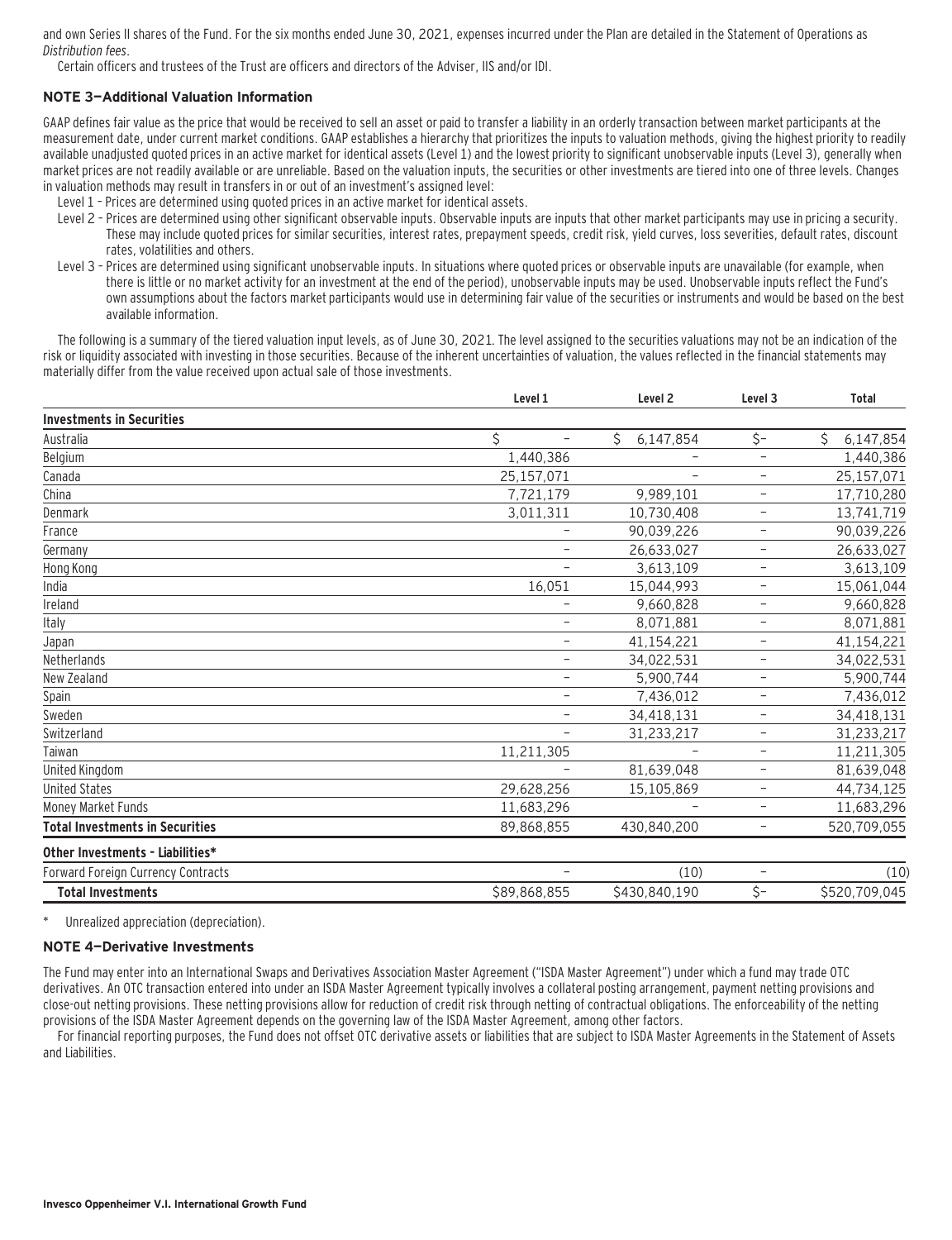#### **Value of Derivative Investments at Period-End**

The table below summarizes the value of the Fund's derivative investments, detailed by primary risk exposure, held as of June 30, 2021:

|                                                                           | Value            |
|---------------------------------------------------------------------------|------------------|
| <b>Derivative Liabilities</b>                                             | Currency<br>Risk |
| Unrealized depreciation on forward foreign currency contracts outstanding | \$(10)           |
| Derivatives not subject to master netting agreements                      |                  |
| Total Derivative Liabilities subject to master netting agreements         | \$(10)           |

#### **Offsetting Assets and Liabilities**

|                               | <b>Financial</b><br><b>Derivative</b><br>Assets     | Financial<br><b>Derivative</b><br><b>Liabilities</b> |                                    | Collateral<br>(Received)/Pledged |      |                      |
|-------------------------------|-----------------------------------------------------|------------------------------------------------------|------------------------------------|----------------------------------|------|----------------------|
| Counterparty                  | <b>Forward Foreign</b><br><b>Currency Contracts</b> | <b>Forward Foreign</b><br><b>Currency Contracts</b>  | Net Value of<br><b>Derivatives</b> | Non-Cash                         | Cash | <b>Net</b><br>Amount |
| State Street Bank & Trust Co. |                                                     | \$(10)                                               | $\zeta(10)$                        |                                  | ``   | $\zeta(10)$          |

#### **Effect of Derivative Investments for the six months ended June 30, 2021**

The table below summarizes the gains (losses) on derivative investments, detailed by primary risk exposure, recognized in earnings during the period:

|                                                                                              | Location of Gain (Loss) on<br><b>Statement of Operations</b> |
|----------------------------------------------------------------------------------------------|--------------------------------------------------------------|
|                                                                                              | Currency<br>Risk                                             |
| Change in Net Unrealized Appreciation (Depreciation):<br>Forward foreign currency contracts  | \$(10)                                                       |
| The table below summarizes the average notional value of derivatives held during the period. |                                                              |
|                                                                                              | Forward<br><b>Foreign Currency</b><br><b>Contracts</b>       |

Average notional value \$38,582

### **NOTE 5—Trustees' and Officers' Fees and Benefits**

Trustees' and Officers' Fees and Benefits include amounts accrued by the Fund to pay remuneration to certain Trustees and Officers of the Fund. Trustees have the option to defer compensation payable by the Fund, and Trustees' and Officers' Fees and Benefits also include amounts accrued by the Fund to fund such deferred compensation amounts. Those Trustees who defer compensation have the option to select various Invesco Funds in which their deferral accounts shall be deemed to be invested. Finally, certain current Trustees were eligible to participate in a retirement plan that provided for benefits to be paid upon retirement to Trustees over a period of time based on the number of years of service. The Fund may have certain former Trustees who also participate in a retirement plan and receive benefits under such plan. Trustees' and Officers' Fees and Benefits include amounts accrued by the Fund to fund such retirement benefits. Obligations under the deferred compensation and retirement plans represent unsecured claims against the general assets of the Fund.

#### **NOTE 6—Cash Balances**

The Fund is permitted to temporarily carry a negative or overdrawn balance in its account with SSB, the custodian bank. Such balances, if any at period-end, are shown in the Statement of Assets and Liabilities under the payable caption Amount due custodian. To compensate the custodian bank for such overdrafts, the overdrawn Fund may either (1) leave funds as a compensating balance in the account so the custodian bank can be compensated by earning the additional interest; or (2) compensate by paying the custodian bank at a rate agreed upon by the custodian bank and Invesco, not to exceed the contractually agreed upon rate. The Fund may not purchase additional securities when any borrowings from banks or broker-dealers exceed 5% of the Fund's total assets, or when any borrowings from an Invesco Fund are outstanding.

#### **NOTE 7—Tax Information**

The amount and character of income and gains to be distributed are determined in accordance with income tax regulations, which may differ from GAAP. Reclassifications are made to the Fund's capital accounts to reflect income and gains available for distribution (or available capital loss carryforward) under income tax regulations. The tax character of distributions paid during the year and the tax components of net assets will be reported at the Fund's fiscal year-end.

Capital loss carryforward is calculated and reported as of a specific date. Results of transactions and other activity after that date may affect the amount of capital loss carryforward actually available for the Fund to utilize. The ability to utilize capital loss carryforwards in the future may be limited under the Internal Revenue Code and related regulations based on the results of future transactions.

The Fund did not have a capital loss carryforward as of December 31, 2020.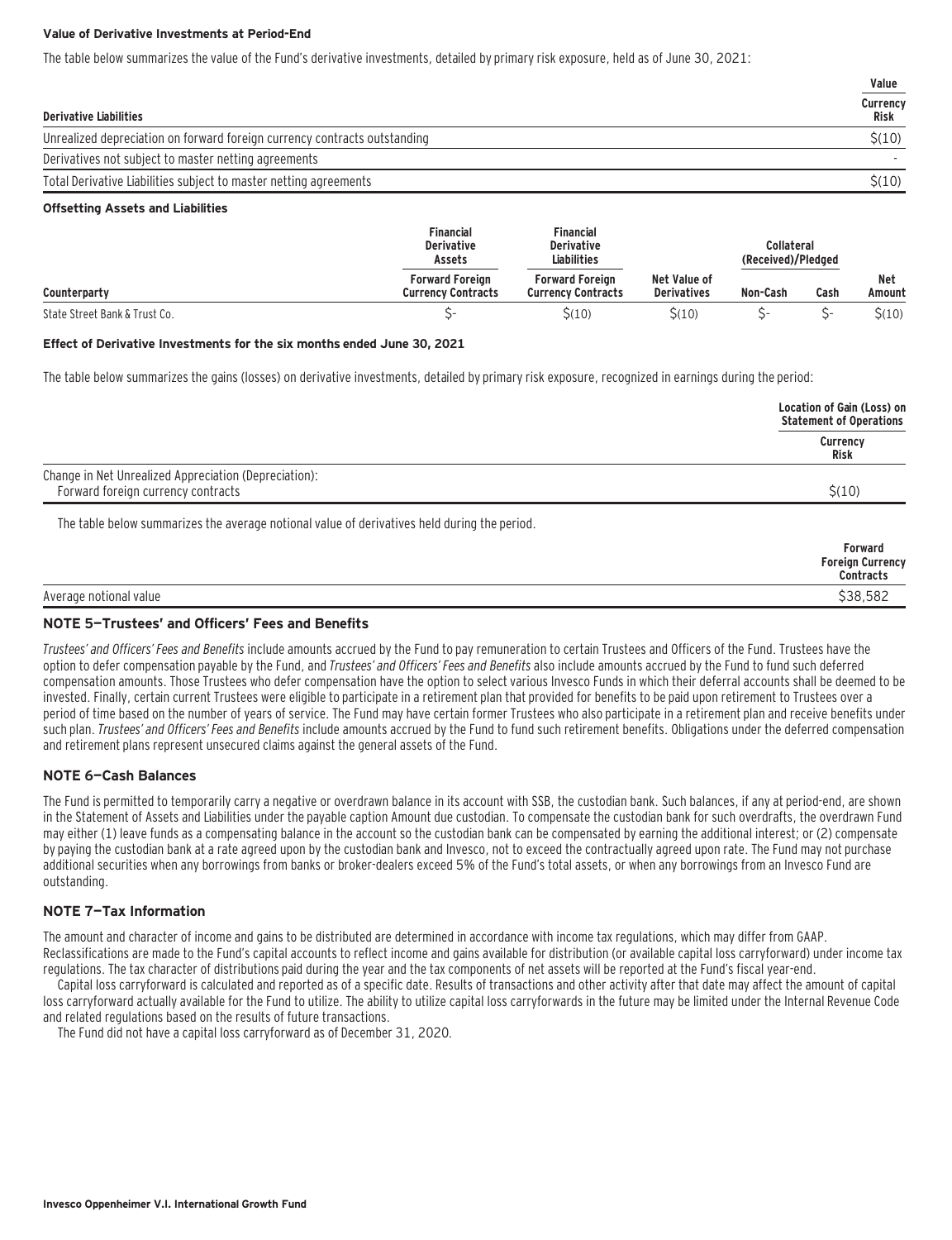#### **NOTE 8—Investment Transactions**

The aggregate amount of investment securities (other than short-term securities, U.S. Government obligations and money market funds, if any) purchased and sold by the Fund during the six months ended June 30, 2021 was \$56,453,075 and \$72,559,818, respectively. Cost of investments, including any derivatives, on a tax basis includes the adjustments for financial reporting purposes as of the most recently completed federal income tax reporting period-end.

#### **Unrealized Appreciation (Depreciation) of Investments on a Tax Basis**

| Aggregate unrealized appreciation of investments   | S243.625.173 |
|----------------------------------------------------|--------------|
| Aggregate unrealized (depreciation) of investments | (6.554.020)  |
| Net unrealized appreciation of investments         | S237.071.153 |

Cost of investments for tax purposes is \$283,637,892.

#### **NOTE 9—Share Information**

|                                           | <b>Summary of Share Activity</b> |                                                  |                |                                        |  |  |
|-------------------------------------------|----------------------------------|--------------------------------------------------|----------------|----------------------------------------|--|--|
|                                           |                                  | Six months ended<br>June 30, 2021 <sup>(a)</sup> |                | <b>Year ended</b><br>December 31, 2020 |  |  |
|                                           | <b>Shares</b>                    | Amount                                           | <b>Shares</b>  | Amount                                 |  |  |
| Sold:                                     |                                  |                                                  |                |                                        |  |  |
| Series I                                  | 7,435,746                        | \$22,673,332                                     | 12.200.099     | \$28,925,077                           |  |  |
| Series II                                 | 5,928,844                        | 18.657.914                                       | 9,099,234      | 22,431,074                             |  |  |
| Issued as reinvestment of dividends:      |                                  |                                                  |                |                                        |  |  |
| Series I                                  |                                  |                                                  | 1.865.625      | 4,813,313                              |  |  |
| Series II                                 |                                  |                                                  | 1,718,005      | 4,638,613                              |  |  |
| <b>Reacquired:</b>                        |                                  |                                                  |                |                                        |  |  |
| Series I                                  | (8,513,204)                      | (25, 591, 720)                                   | (25, 538, 177) | (61,802,820)                           |  |  |
| Series II                                 | (5,819,327)                      | (18, 276, 918)                                   | (20, 462, 841) | (51, 817, 260)                         |  |  |
| Net increase (decrease) in share activity | (967, 941)                       | \$ (2.537.392)                                   | (21, 118, 055) | \$(52.812.003)                         |  |  |

(a) There are entities that are record owners of more than 5% of the outstanding shares of the Fund and in the aggregate own 35% of the outstanding shares of the Fund. The Fund and the Fund's principal underwriter or adviser, are parties to participation agreements with these entities whereby these entities sell units of interest in separate accounts funding variable products that are invested in the Fund. The Fund, Invesco and/or Invesco affiliates may make payments to these entities, which are considered to be related to the Fund, for providing services to the Fund, Invesco and/or Invesco affiliates including but not limited to services such as, securities brokerage, third party record keeping and account servicing and administrative services. The Fund has no knowledge as to whether all or any portion of the shares owned of record by these entities are also owned beneficially.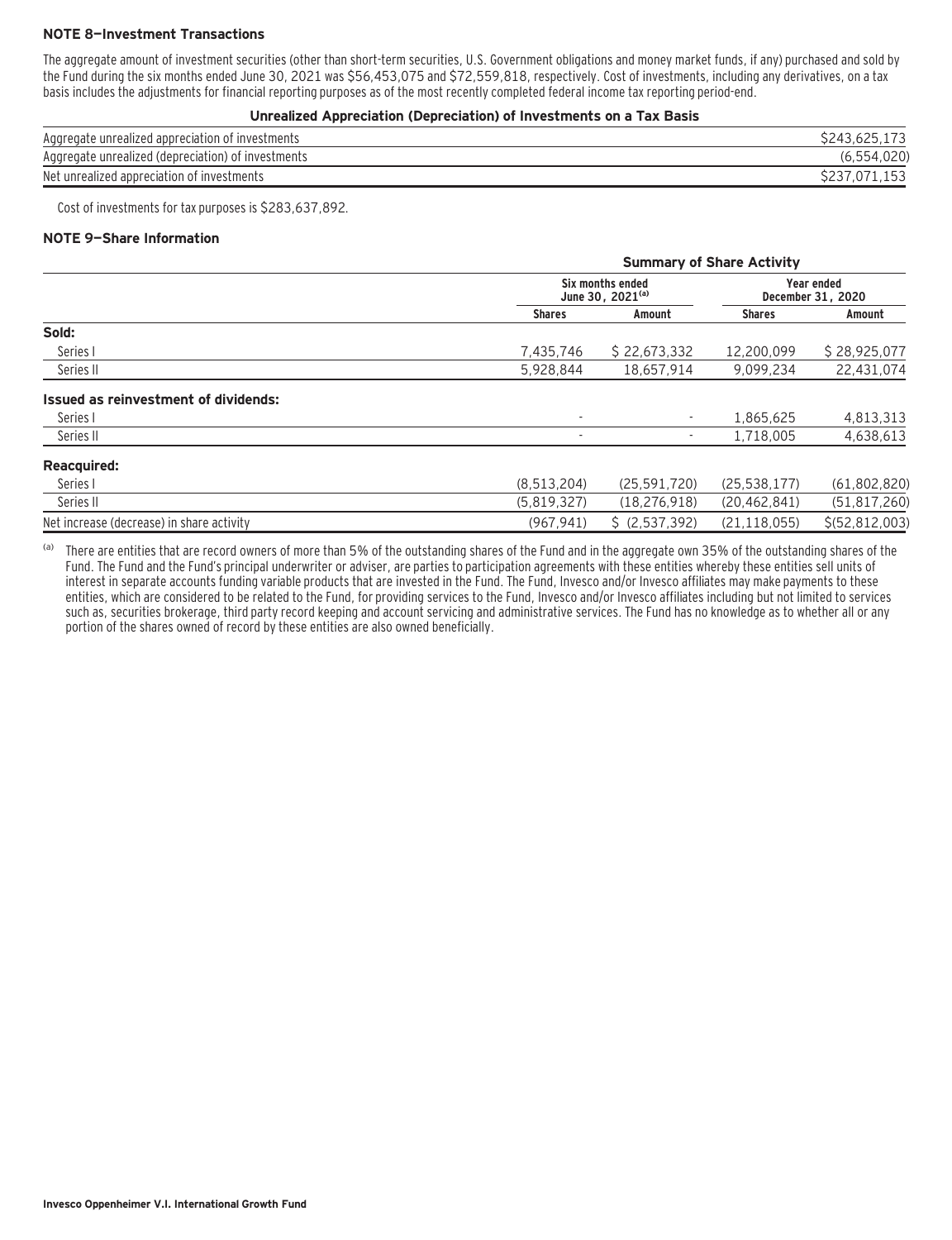## **Calculating your ongoing Fund expenses**

#### **Example**

As a shareholder of the Fund, you incur ongoing costs, including management fees; distribution and/or service fees (12b-1); and other Fund expenses. This example is intended to help you understand your ongoing costs (in dollars) of investing in the Fund and to compare these costs with ongoing costs of investing in other mutual funds. The example is based on an investment of \$1,000 invested at the beginning of the period and held for the entire period January 1, 2021 through June 30, 2021.

The actual and hypothetical expenses in the examples below do not represent the effect of any fees or other expenses assessed in connection with a variable product; if they did, the expenses shown would be higher while the ending account values shown would be lower.

#### **Actual expenses**

The table below provides information about actual account values and actual expenses. You may use the information in this table, together with the amount you invested, to estimate the expenses that you paid over the period. Simply divide your account value by \$1,000 (for example, an \$8,600 account value divided by \$1,000 = 8.6), then multiply the result by the number in the table under the heading entitled "Actual Expenses Paid During Period" to estimate the expenses you paid on your account during this period.

#### **Hypothetical example for comparison purposes**

The table below also provides information about hypothetical account values and hypothetical expenses based on the Fund's actual expense ratio and an assumed rate of return of 5% per year before expenses, which is not the Fund's actual return.

The hypothetical account values and expenses may not be used to estimate the actual ending account balance or expenses you paid for the period. You may use this information to compare the ongoing costs of investing in the Fund and other funds. To do so, compare this 5% hypothetical example with the 5% hypothetical examples that appear in the shareholder reports of the other funds.

Please note that the expenses shown in the table are meant to highlight your ongoing costs. Therefore, the hypothetical information is useful in comparing ongoing costs, and will not help you determine the relative total costs of owning different funds.

|           |                                                        |                                                         | <b>ACTUAL</b>                                                | <b>HYPOTHETICAL</b><br>(5% annual return before<br>expenses) |                                                              |                                              |
|-----------|--------------------------------------------------------|---------------------------------------------------------|--------------------------------------------------------------|--------------------------------------------------------------|--------------------------------------------------------------|----------------------------------------------|
|           | <b>Beginning</b><br><b>Account Value</b><br>(01/01/21) | <b>Endina</b><br><b>Account Value</b><br>$(06/30/21)^1$ | <b>Expenses</b><br><b>Paid During</b><br>Period <sup>2</sup> | <b>Endina</b><br><b>Account Value</b><br>(06/30/21)          | <b>Expenses</b><br><b>Paid During</b><br>Period <sup>2</sup> | <b>Annualized</b><br><b>Expense</b><br>Ratio |
| Series I  | \$1,000.00                                             | \$1,068.70                                              | \$5.13                                                       | \$1,019.84                                                   | \$5.01                                                       | 1.00%                                        |
| Series II | 1,000.00                                               | 1.069.10                                                | 6.41                                                         | 1,018.60                                                     | 6.26                                                         | 1.25                                         |

<sup>1</sup> The actual ending account value is based on the actual total return of the Fund for the period January 1, 2021 through June 30, 2021, after actual expenses and will differ from the hund's expense ratio and a hypothetic

Expenses are equal to the Fund's annualized expense ratio as indicated above multiplied by the average account value over the period, multiplied by 181/365 to reflect the most recent fiscal half year.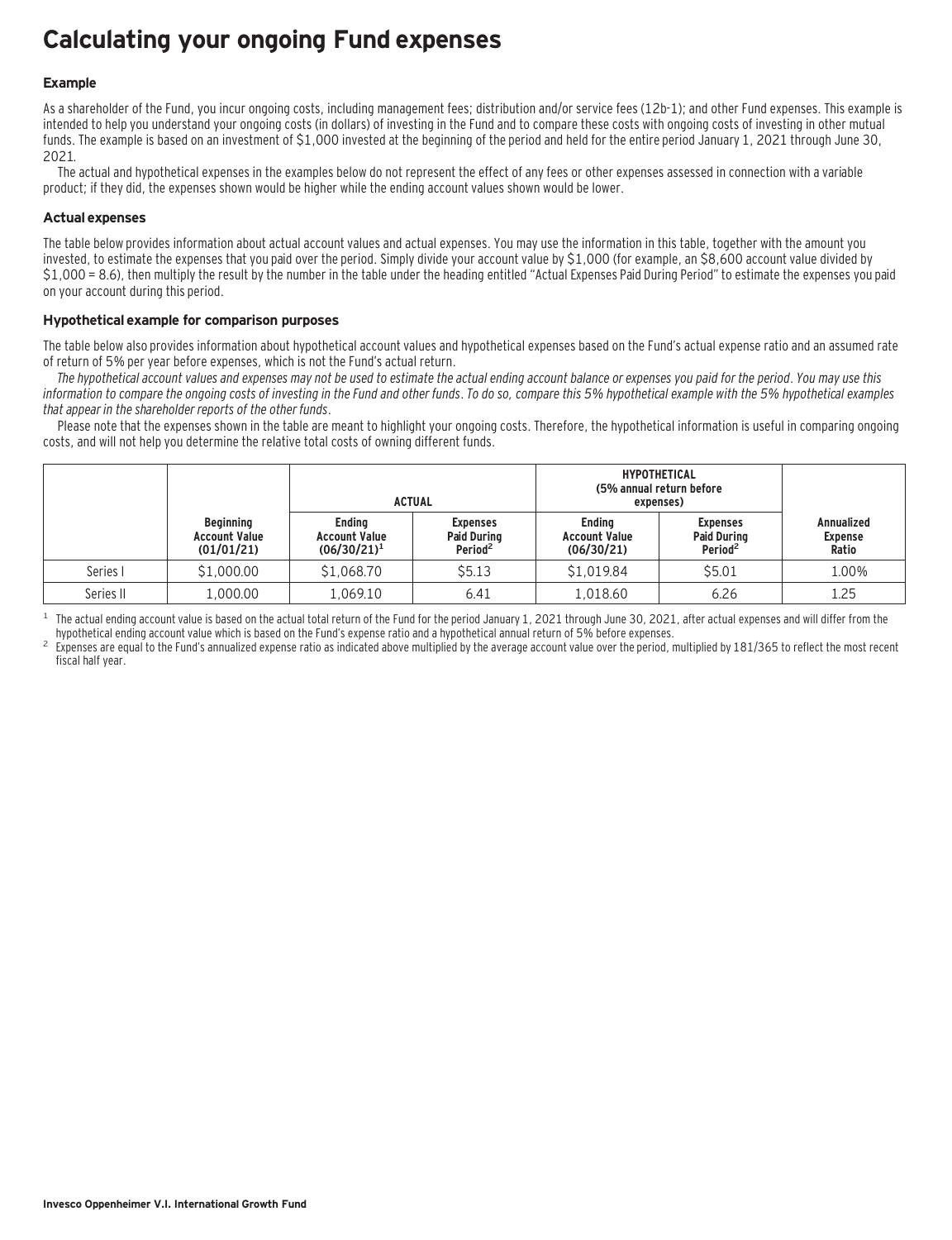### **Approval of Investment Advisory and Sub-Advisory Contracts**

At meetings held on June 10, 2021, the Board of Trustees (the Board or the Trustees) of AIM Variable Insurance Funds (Invesco Variable Insurance Funds) as a whole, and the independent Trustees, who comprise over 75% of the Board, voting separately, approved the continuance of the Invesco Oppenheimer V.I. International Growth Fund's (the Fund) Master Investment Advisory Agreement with Invesco Advisers, Inc. (Invesco Advisers and the investment advisory agreement) and the Master Intergroup Sub-Advisory Contract for Mutual Funds with Invesco Asset Management Deutschland GmbH, Invesco Asset Management Limited, Invesco Asset Management (Japan) Limited, Invesco Hong Kong Limited, Invesco Senior Secured Management, Inc. and Invesco Canada Ltd. and separate sub-advisory contracts with Invesco Capital Management LLC and Invesco Asset Management (India) Private Limited and OppenheimerFunds, Inc. (collectively, the Affiliated Sub-Advisers and the sub-advisory contracts) for another year, effective July 1, 2021. After evaluating the factors discussed below, among others, the Board approved the renewal of the Fund's investment advisory agreement and the sub-advisory contracts and determined that the compensation payable thereunder by the Fund to Invesco Advisers and by Invesco Advisers to the Affiliated Sub-Advisers is fair and reasonable.

#### **The Board's Evaluation Process**

The Board has established an Investments Committee, which in turn has established Sub-Committees that meet throughout the year to review the performance of funds advised by Invesco Advisers (the Invesco Funds). The Sub-Committees meet regularly with portfolio managers for their assigned Invesco Funds and other members of management to review detailed information about investment performance and portfolio attributes of these funds. The Board has established additional standing and ad hoc committees that meet regularly throughout the year to review matters within their purview. The Board took into account evaluations and reports that it received from its committees and sub-committees, as well as the information provided to the Board and its committees and sub-committees throughout the year, in considering whether to approve each Invesco Fund's investment advisory agreement and sub-advisory contracts.

As part of the contract renewal process, the Board reviews and considers information provided in response to detailed requests for information submitted to management by the independent Trustees with assistance from legal counsel to the independent Trustees. The Board receives comparative investment performance and fee and expense data regarding the Invesco Funds prepared by Broadridge Financial Solutions, Inc. (Broadridge), an independent mutual fund data provider, as well as information on the composition of the peer groups provided by Broadridge and its methodology for determining peer groups. The Board also receives an independent written evaluation from the Senior Officer, an officer of the Invesco Funds who reports directly to the independent Trustees. The Senior Officer's evaluation is prepared as part of his responsibility to manage the process by which the Invesco Funds' proposed management fees are

negotiated during the annual contract renewal process to ensure they are negotiated in a manner that is at arms' length and reasonable. In addition to meetings with Invesco Advisers and fund counsel throughout the year and as part of meetings convened on April 27, 2021 and June 10, 2021, the independent Trustees also discussed the continuance of the investment advisory agreement and sub-advisory contracts in separate sessions with the Senior Officer and with independent legal counsel.

The discussion below is a summary of the Senior Officer's independent written evaluation with respect to the Fund's investment advisory agreement and sub-advisory contracts, as well as a discussion of the material factors and related conclusions that formed the basis for the Board's approval of the Fund's investment advisory agreement and sub-advisory contracts. The Trustees' review and conclusions are based on the comprehensive consideration of all information presented to them during the course of the year and in prior years and are not the result of any single determinative factor. Moreover, one Trustee may have weighed a particular piece of information or factor differently than another Trustee. The information received and considered by the Board was current as of various dates prior to the Board's approval on June 10, 2021.

#### **Factors and Conclusions and Summary of Independent Written Fee Evaluation**

*A. Nature, Extent and Quality of Services Provided by Invesco Advisers and the Affiliated Sub-Advisers*

The Board reviewed the nature, extent and quality of the advisory services provided to the Fund by Invesco Advisers under the Fund's investment advisory agreement, and the credentials and experience of the officers and employees of Invesco Advisers who provide these services, including the Fund's portfolio manager(s). The Board's review included consideration of Invesco Advisers' investment process and oversight, credit analysis, and research capabilities. The Board considered information regarding Invesco Advisers' programs for and resources devoted to risk management, including management of investment, enterprise, operational, liquidity, valuation and compliance risks, and technology used to manage such risks. The Board also received and reviewed information about Invesco Advisers' role as administrator of the Invesco Funds' liquidity risk management program. The Board received a description of Invesco Advisers' business continuity plans and of its approach to data privacy and cybersecurity, including related testing. The Board considered how the cybersecurity and business continuity plans of Invesco Advisers and its key service providers operated in the increased remote working environment resulting from the novel coronavirus ("COVID-19") pandemic. The Board also considered non-advisory services that Invesco Advisers and its affiliates provide to the Invesco Funds, such as various back office support functions, third party oversight, internal audit, valuation, portfolio trading and legal and compliance. The Board observed that Invesco Advisers has been able to effectively manage, operate and oversee the Invesco Funds through the challenging COVID-19 pandemic period. The Board reviewed and considered the

benefits to shareholders of investing in a Fund that is part of the family of funds under the umbrella of Invesco Ltd., Invesco Advisers' parent company, and noted Invesco Ltd.'s depth and experience in running an investment management business, as well as its commitment of financial and other resources to such business. The Board concluded that the nature, extent and quality of the services provided to the Fund by Invesco Advisers are appropriate and satisfactory.

The Board reviewed the services that may be provided by the Affiliated Sub-Advisers under the sub-advisory contracts and the credentials and experience of the officers and employees of the Affiliated Sub-Advisers who provide these services. The Board noted the Affiliated Sub-Advisers' expertise with respect to certain asset classes and that the Affiliated Sub-Advisers have offices and personnel that are located in financial centers around the world. As a result, the Board noted that the Affiliated Sub-Advisers can provide research and investment analysis on the markets and economies of various countries in which the Fund may invest, make recommendations regarding securities and assist with security trades. The Board concluded that the sub-advisory contracts may benefit the Fund and its shareholders by permitting Invesco Advisers to use the resources and talents of the Affiliated Sub-Advisers in managing the Fund. The Board concluded that the nature, extent and quality of the services that may be provided to the Fund by the Affiliated Sub-Advisers are appropriate and satisfactory.

*B. Fund Investment Performance* The Board considered Fund investment performance as a relevant factor in considering whether to approve the investment advisory agreement. The Board did not view Fund investment performance as a relevant factor in considering whether to approve the sub-advisory contracts for the Fund, as no Affiliated Sub-Adviser currently manages assets of the Fund.

The Board compared the Fund's investment performance over multiple time periods ending December 31, 2020 to the performance of funds in the Broadridge performance universe and against the MSCI All Country World ex-U.S.® Index (Index). The Board noted that performance of Series I shares of the Fund was in the second quintile of its performance universe for the one year period, the third quintile for the three year period, and the fourth quintile for the five year period (the first quintile being the best performing funds and the fifth quintile being the worst performing funds). The Board noted that performance of Series I shares of the Fund was above the performance of the Index for the one and three year periods and reasonably comparable to the performance of the Index for the five year period. The Board considered that the Fund was created in connection with Invesco Ltd.'s acquisition of OppenheimerFunds, Inc. and its subsidiaries (the "Transaction") and that the Fund's performance prior to the closing of the Transaction on May 24, 2019 is that of its predecessor fund. The Board noted that stock selection in and underweight exposure to certain sectors and geographic regions detracted from Fund performance. The Board recognized that the performance data reflects a snapshot in time as of a particular date and that selecting a different